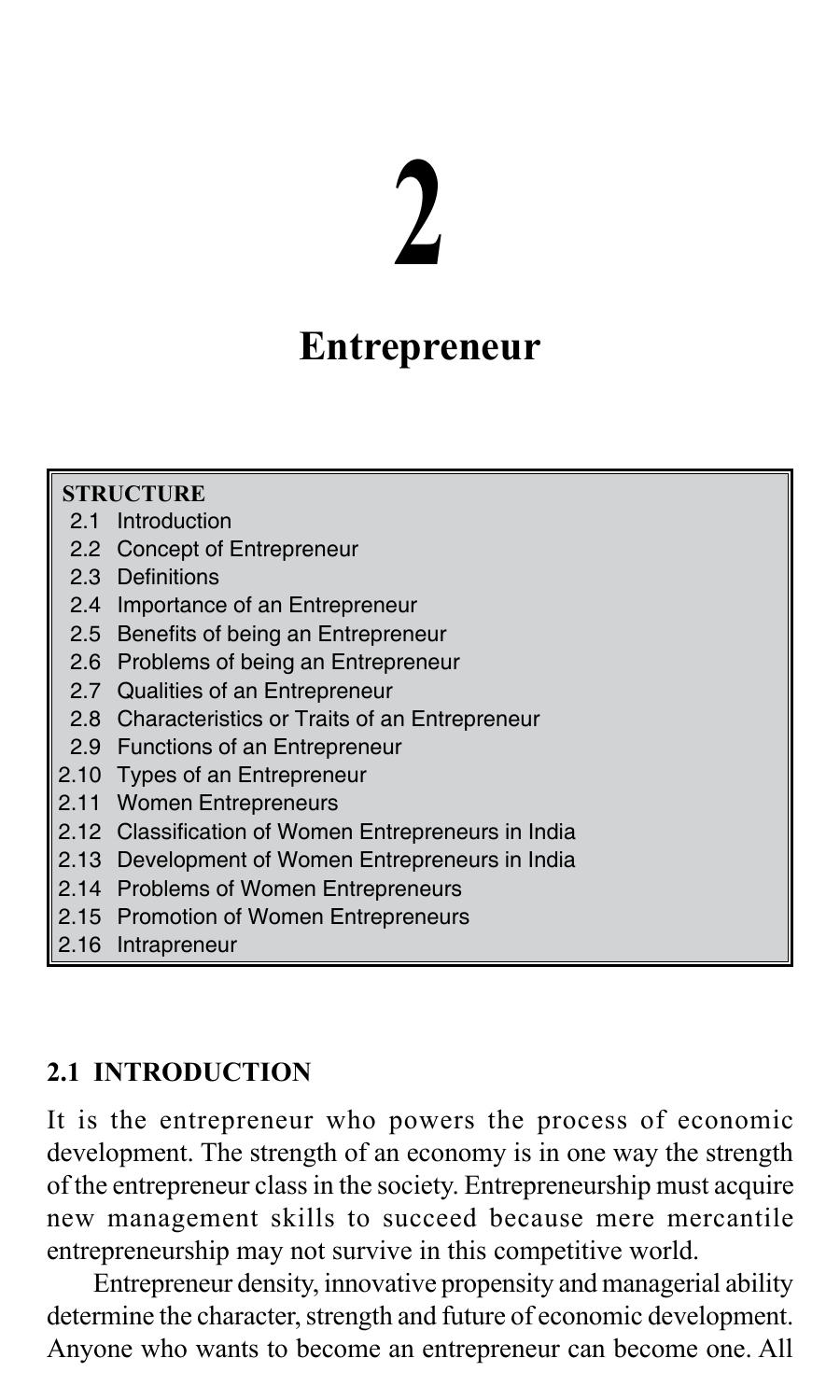of economic, social, psychological and demographic trends, plus the experience base for comparison and being comfortable with new technology and changes.

Entrepreneurs can have high status in society as leaders of industry and of the nation. It is necessary to create employment and contribute to the growth of the economic wealth of a country.

## **2.3 DEFINITIONS**

- 1. According to J.B. Say, "An entrepreneur is an economic agent who unites all means of production, land of one, the labour of another and the capital of yet another, and thus produces a product. By selling the product in the market he pays rent of land, wages to labour, interest on capital and what remains is his profit". Thus, an entrepreneur is an organizer who combines various factors of production to produce a socially viable product.
- 2. According to Joseph Schumpeter, "An entrepreneur in an advanced economy is an individual who introduces something new in the economy—a method of production not yet tested by experience in the branch of manufacture concerned, a product with which consumers are not yet familiar, new source of raw material or of new markets and the like". The functions of an entrepreneurship according to Schumpeter are:
	- a) Introduction of a new product.
	- b) Introduction of methods of production.
	- c) Developing new markets and finding fresh source of raw materials.
	- d) Making changes.
- 3. According to Cantillon "An entrepreneur is an agent who buys factors of production at certain prices in order to combine them into a product with a view to selling it at uncertain prices in future".
- 4. According to Peter. F. Drucker, an entrepreneur is "one who always searches for change, responds to it and exploits it as an opportunity". Innovation is the specific tool of entrepreneurs, the means by which they exploit change as an opportunity for a different business or service.
- 5. According to Francis. A. Walker, "the true entrepreneur is one who is endowed with more than average capacities in the task of organizing and coordinating the various other factors of production".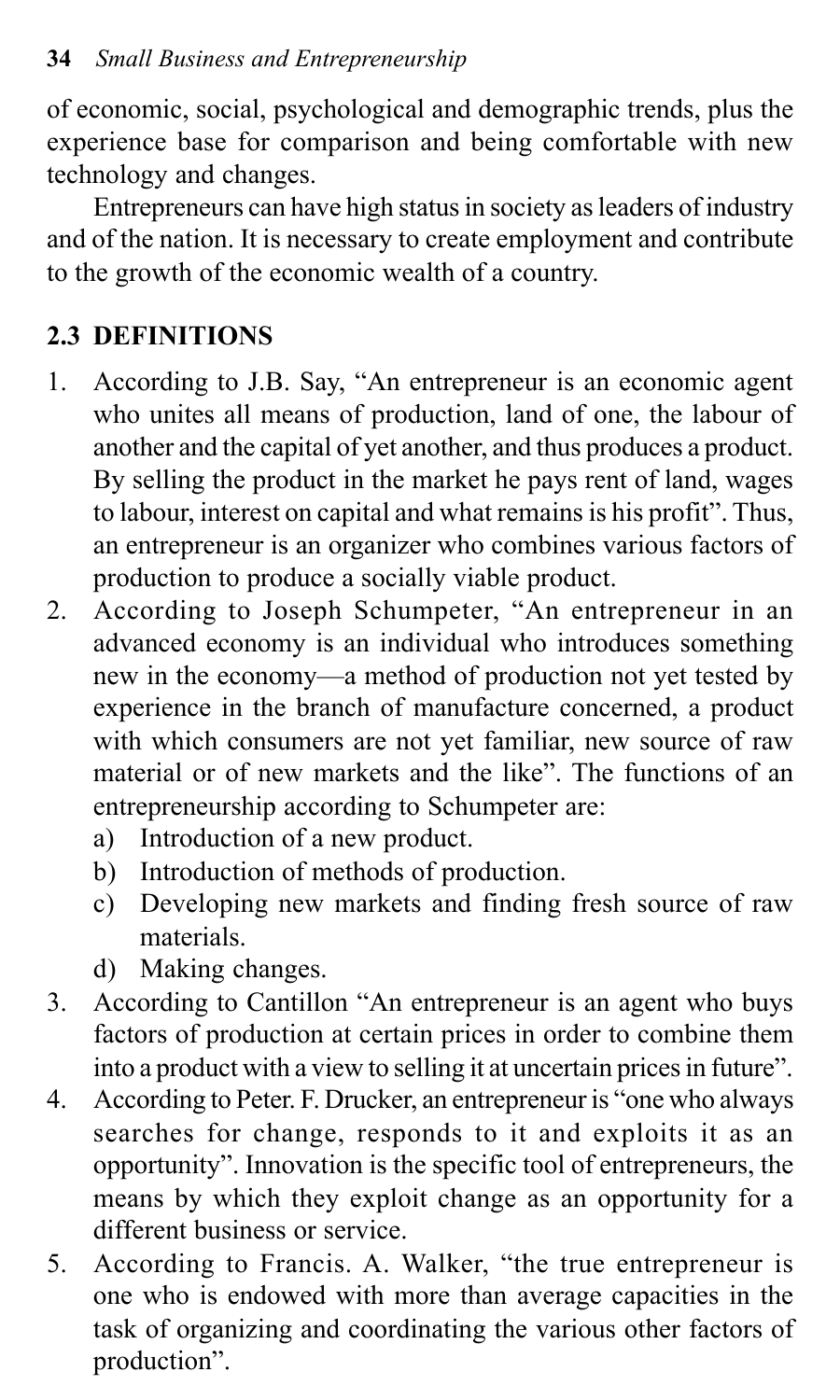To conclude an entrepreneur is the person who bears risk, unites various factors of production, to exploit the perceived opportunities in order to evoke demand, creates employment and contributes to the economic wealth of a country.

#### **Entrepreneurism**

The term entrepreneurism can be defind as "the art and science of doing entrepreneurial things".

#### **2.4 IMPORTANCE OF AN ENTREPRENEUR**

- 1. He acts as the engine of economic growth of a country.
- 2. He is risk-taker, who takes advantage of opportunities to acquire and use scare resources in new ways or develop new ways of thinking.
- 3. He brings in overall changes through innovation for maximum social good.
- 4. He combines entrepreneurial drive with leadership and innovativeness.
- 5. He activates the development of backward areas, rural areas and tribal areas.
- 6. He plays an important role in the creation of employment opportunities, improvement in the standard of living of weaker sections of the society.
- 7. He is treated as a pillar of industrial strength i.e., people who constantly challenge the existing mode of carrying business operations or gainful activity.
- 8. He can inspire younger generation (would-be entrepreneurs) because, they are often treated as achievement oriented individuals driven to seek challenges and achieve something new.
- 9. He is the "economic functions". He envisages new opportunities, new techniques, new line of production, new products and who muster together effectively the finance management, labour and material management to make the ball roll.

## **2.5 BENEFITS OF BEING AN ENTREPRENEUR**

The following are the benefits of being an entrepreneur :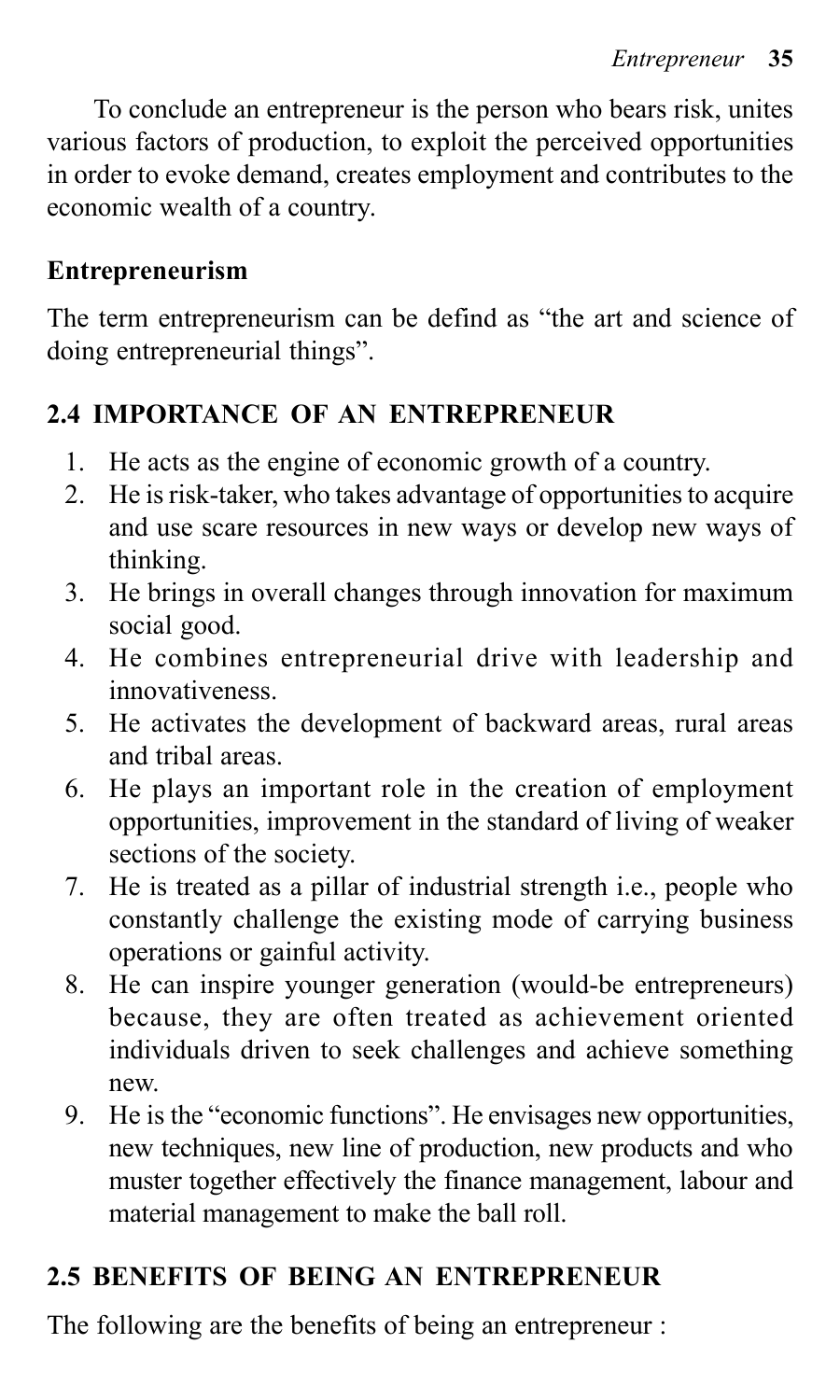#### **36** *Small Business and Entrepreneurship*

- 1. There is scope for innovation and creativity. The entrepreneurship provides an opportunity for self-expression and the realization of one's passion for doing something new and different.
- 2. He can make his own decisions and act on them.
- 3. There are numerous opportunities for self-development.
- 4. Yields immense satisfaction and pleasure for more than what one can set in a job because he works on his own.
- 5. He can generate employment for others as an employer.
- 6. Monetary rewards can be more than commensurate with one's capacity and capabilities.
- 7. He can make significant contribution to the development of the country.
- 8. He can be an achiever, realize his goals and prove one's achievements to the world.
- 9. He can be doubly fulfilled. He realizes both goals, that of individual states as well as of contribution to society, benefiting from one's own competence and experience.
- 10. He can be independent.

## **2.6 PROBLEMS OF BEING AN ENTREPRENEUR**

Dispite the various benefits, an entrepreneur has to face the following problems:

- 1. He should be prepared to sacrifice his family for his business. Not in the sense that he has to stay away from family, but he has to put his business first for initial 10 years of its existence.
- 2. He should be prepared to forgo regular income. There may be fluctuation in income or sometime he may incur loss due to competition, government policies, etc.
- 3. The entrepreneur has to manage the stress in the initial stages of the business. The stress could be individual stress, organisational stress, group stress and environmental stress.
- 4. Managing time is a crucial factor for an entrepreneur. He cannot enjoy time as enjoyed by employed persons. He has to manage the time effectively.

## **2.7 QUALITIES OF AN ENTREPRENEUR**

The essential qualities of an entrepreneur is not very different from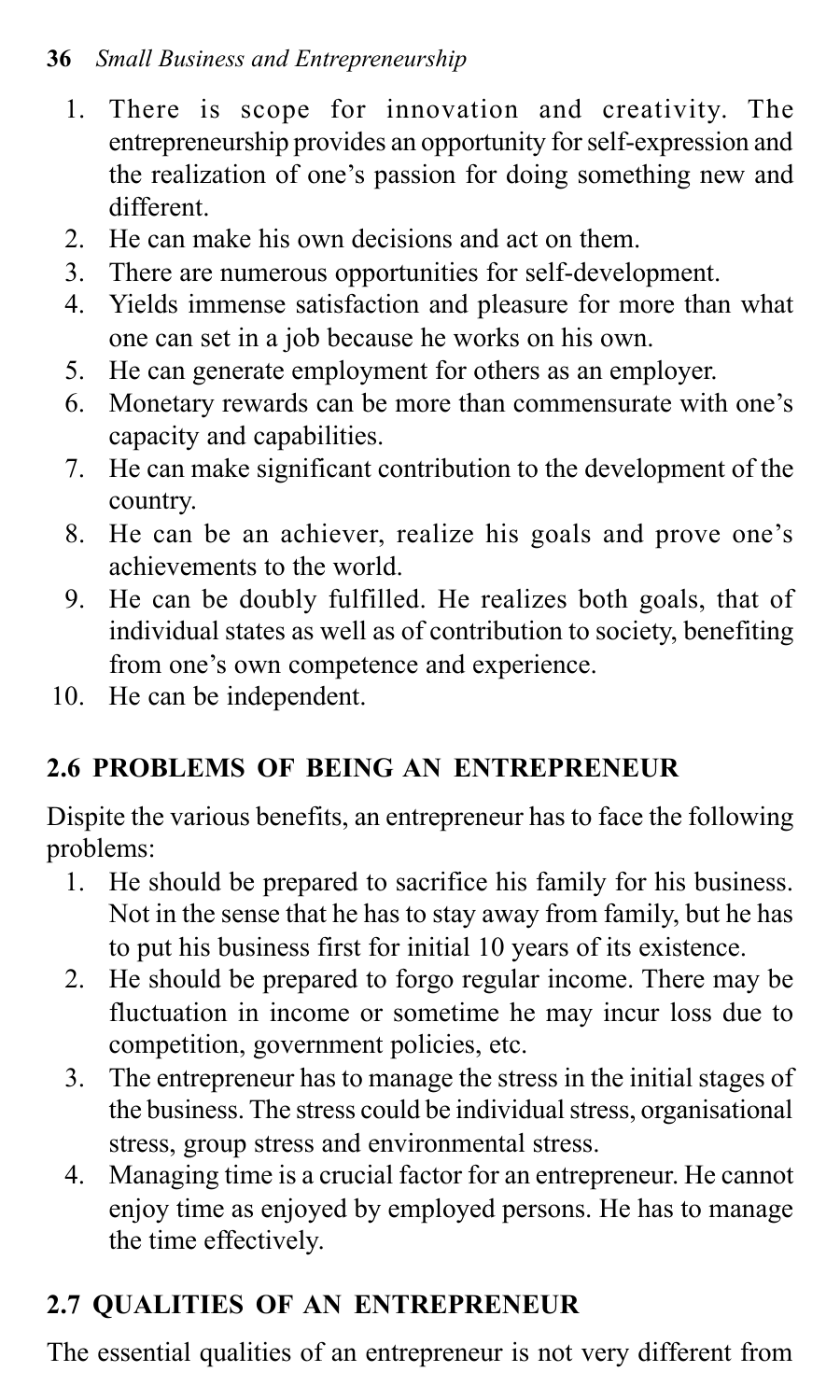the qualities required to achieve success in everything in this world. There are some, however, that are needed more abundantly if an entrepreneur wants to succeed with his business. They are:

- 1. **Courage :** An entrepreneur must have courage. In the early stages of every business he runs into a bad patch. It may last a long time. For example, the projected sales are not being met, overheads are running ahead of budget, the spare cash is running out, etc. Therefore, courage is described as 'grace under pressure'.
- 2. **Judgement :** An entrepreneur need brains but not as much as people think. More important than conventional brain is 'judgement'. Judgement about what people want, what they will pay for it, how many will want it, how to reach them to tell them about it, etc.
- 3. **Determination :** Determination is sometimes described as 'fixedness of purpose'. Determination is for the optimist, not for the pessimist. For instance, as any doctor can tell you, recovery is part nursing, part determination. So is business, good management (nursing) will get you a long way, if there is determination.
- 4. **Man of action :** An entrepreneur must be a 'man of action' who gets his hands dirty, know an how to delegate, but when necessary, himself does what needs to be done.
- 5. **Goal oriented :** An entrepreneur must be goal oriented and respond to corporate rewards and recognition.
- 6. **Highly motivated :** An entrepreneur must be highly selfmotivated individual who take risks to achieve goals.
- **7. Highly creative :** An entrepreneur must have high degree of creativity, innovation, imagination and integration.
- 8. **Result oriented :** An entrepreneur must be result oriented. He must work hard in turn for personal and financial rewards.
- 9. **Responsibility :** An entrepreneur must accept responsibility with enthusiasm and endurance.
- 10. **Self-confidence :** An entrepreneur must have self-confidence and dedication.
- 11. **Perseverance :** High on the list of qualities of an entrepreneur is perseverance. The poet Robert Burns said : "whether doing, suffering or forbearing you may do miracles by persevering."
- 12. An entrepreneurs must be both thinker and doer, planner and worker.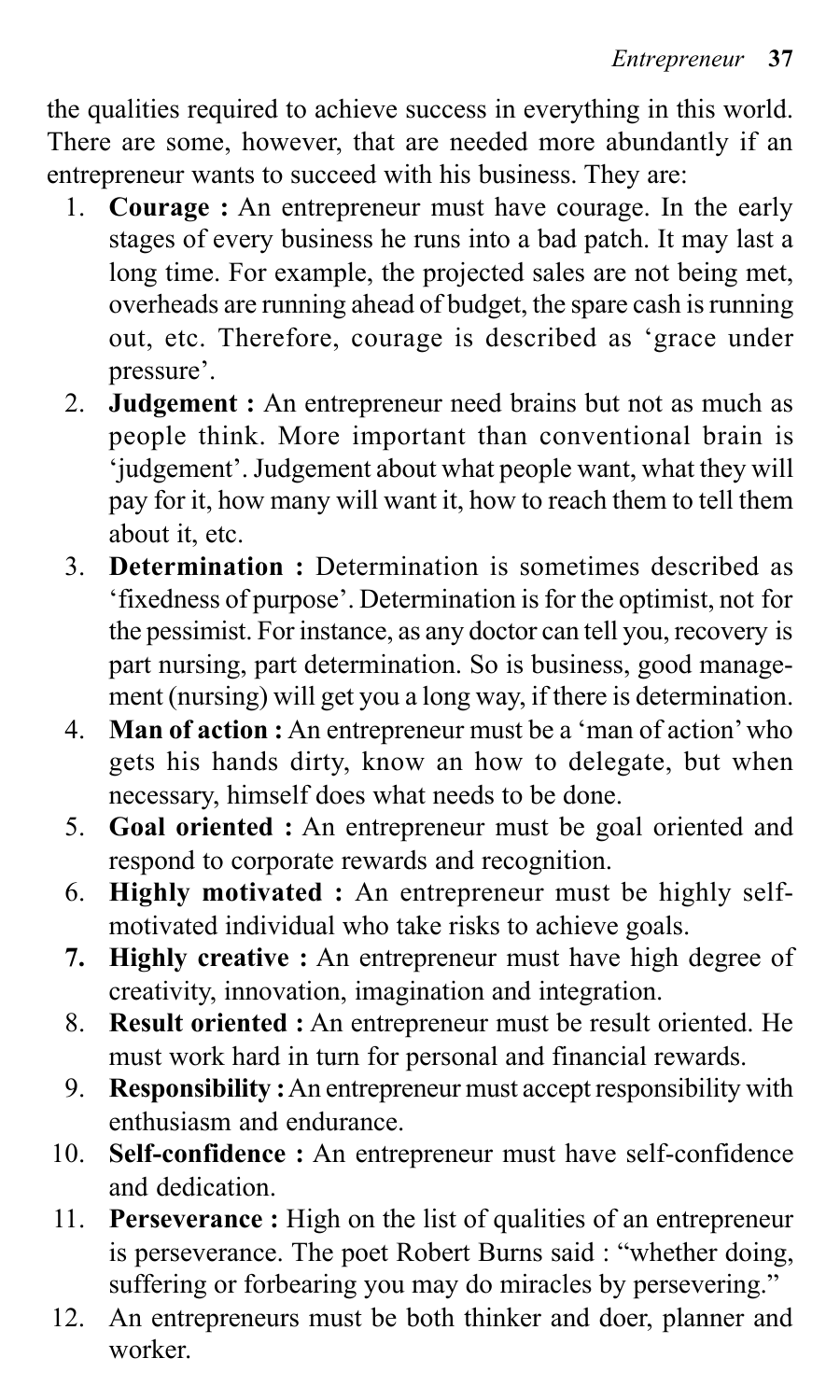#### **38** *Small Business and Entrepreneurship*

- 13. **Attributes and skills :** An entrepreneur must have a number of attributes and skills in order to properly plan his/her enterprise and make it successful during the initial stages of bussiness. These are :
	- a) Knowing about himself, that is, the attributes of entrepreneur
	- b) Assessment of business ideas.
	- c) Having skill to operate the business
	- d) Having the technical skill to produce the goods and provide services that are offered to the customers.



*Fig 2.1: Attributes and skills for an entrepreneur*

- 14. **Technically competent :** Entrepreneurs must be technically sound and competent to produce the product.
- 15. **Ability to communicate :** Effective communication is important for a successful entrepreneur for smooth and productive working within the enterprise and outside the enterprise for good image of the business.
- 16. **Ability to have human relations :** An entrepreneur must have good relationship with employees, customers, suppliers, creditors and the general public with a sense of humour for the success of his business.
- 17. **Other qualities :** Entrepreneurs must have other personality traits contributing to the success of an enterprise such as emotional stability, consideration, tactfulness, etc.

Thus, there are number of ways in which different people have achieved success. But there is indeed no single full proof formula to be successful. Circumstances and factors leading to success could be quite varying in various cases. The intention of including numerous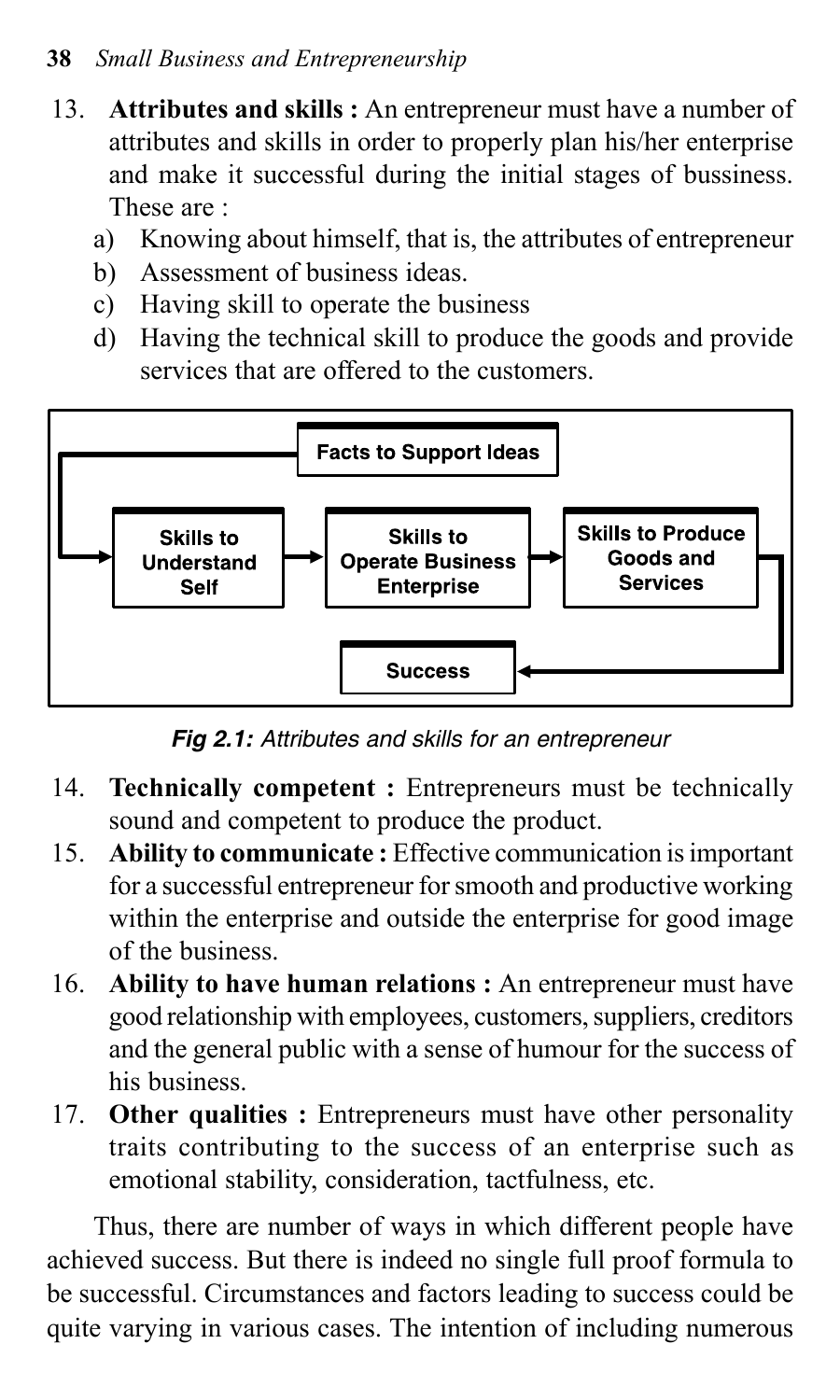qualities which can help in making an entrepreneurial efforts a success is not to emphasize that an entrepreneur must possess all these qualities. In fact, he need not necessarily require all A to Z qualities and personal traits. In other words, the qualities required may differ in different situations. An entrepreneur must therefore try to possess the kind of qualities required for success in the kind of business he operates.

## **2.8 CHARACTERISTICS OR TRAITS OF AN ENTREPRENEUR**

Many studies have investigated the personality, behaviour and life experience of self-employed individuals and their results have shown common characteristics or traits, that are often found in these individuals. Essential characteristics or personal traits of an entrepreneur are as follows:

- 1. **Success and Achievement :** The entrepreneur is determined to achieve high goals in business. This achievement motive strengthens him to overcome the obstacles, suppress anxieties, and repair misfortunes to run a successful business.
- 2. **Risk Bearer :** An entrepreneur accepts risk. He selects a moderate risk situation, rather than gambling or avoiding risk. He understands and manages risk.
- 3. **Opportunity Explorer :** An entrepreneur identifies opportunities. He seizes opportunity and converts them into realistic achievable goals.
- 4. **Perseverance :** An entrepreneur makes extreme efforts and works hard till the goal is successfully accomplished. They are deterred by uncertainties, risks and difficulties coming in the way of achieving the ultimate goal.
- 5. **Facing Uncertainty :** Achievement oriented people tend to tackle an unfamiliar but interesting situation. They go ahead with solutions for the problems even without the guidelines.
- 6. **Feedback :** An entrepreneur likes to have prompt and immediate feedback of his performance.
- 7. **Independence :** An entrepreneur likes to be his own master and wants to be responsible for his own decision. An entrepreneur is a job giver and not a job seeker.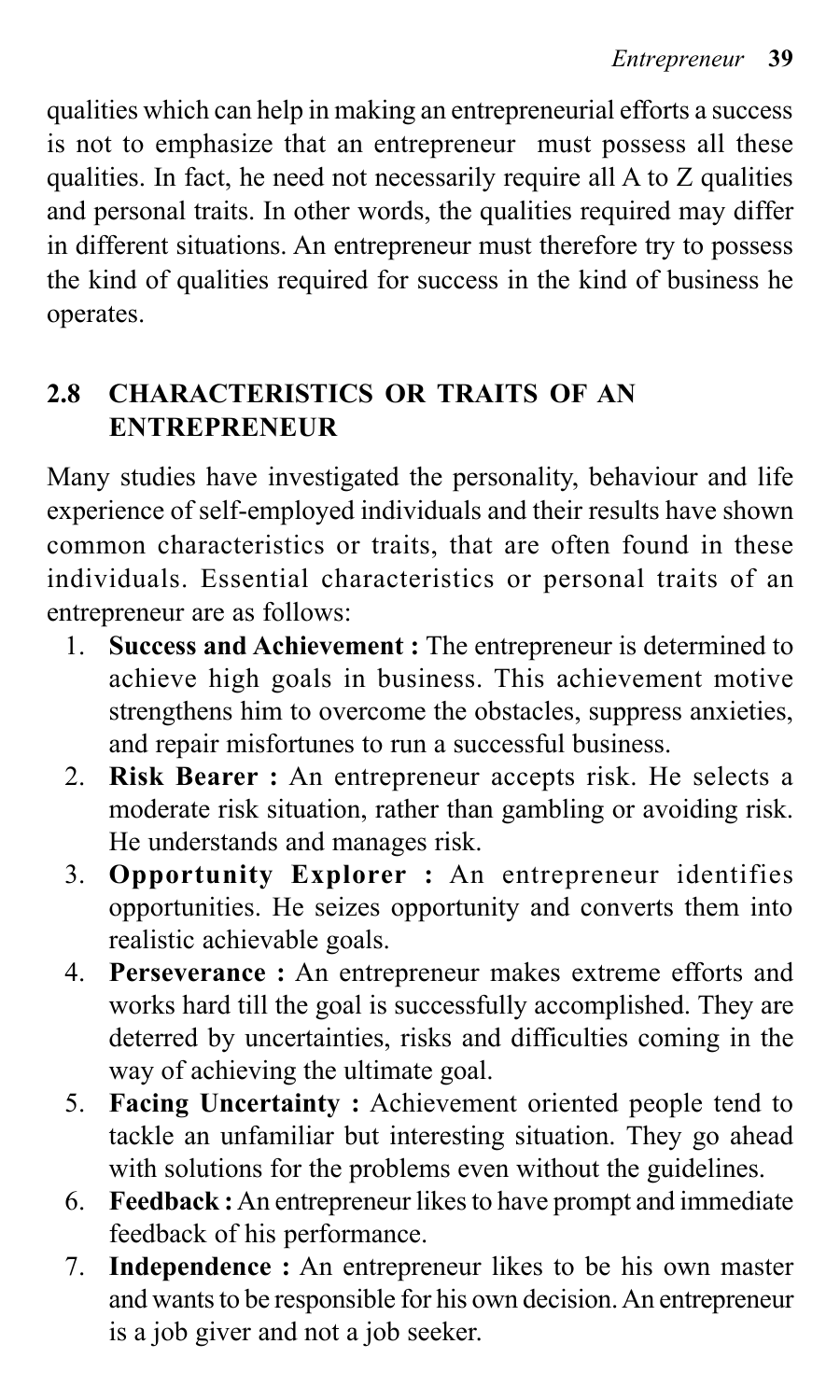- 8. **Flexibility :** An entrepreneur makes decision based on the prevailing situations. Successful entrepreneurs do not hesitate in revising their decision. An entrepreneur is a person with open minds and not rigid.
- 9. **Planner :** An entrepreneur frames realistic business plans and follows them rigorously to achieve the objectives in a stipulated time limit.
- 10. **Self-confidence :** An entrepreneur directs his abilities towards the accomplishment of goals with the help of his strengths and weaknesses.
- 11. **Motivator :** An entrepreneur influences and initiates people and makes them think in his way and act accordingly.
- 12. **Stress Taker :** An entrepreneur as a focal point will make many right decisions which may involve lot of physical and emotional stress. He keeps cool under a lot of tension while making decisions.
- 13. **Initiative and Responsive :** An effective entrepreneurs actively seeks and takes initiative. He has been viewed as an independent and highly self-reliant innovator. He willingly puts himself in situations where he is personally responsible for the success or failure of the operation. He likes to take the initiative in solving a problem or filling a vacuum, where no leadership exists. He also likes situations where his personal impact on problems can be measured. This is the action oriented nature of an entrepreneur.
- 14. **Internal Focus of Control :** An entrepreneur believes that his accomplishments and focus are within his own control. A successful entrepreneur believe in himself.
- 15. **Integrity and Reliability :** An entrepreneur's integrity and reliability are crucial factors to success. He believes that these two attributes establish good personal and business relationships among investors, partners, customers and creditors.
- 16. **Creativity and Innovativeness :** Creativity is an exclusively inherited characteristic of an entrepreneur. "Creativity" is the generation of ideas that results in the improved efficiency and effectiveness of a system.
- 17. **Quick Learners :** An effective entrepreneur is often described as a quick learner. He will have strong desire to know well and improve his performance.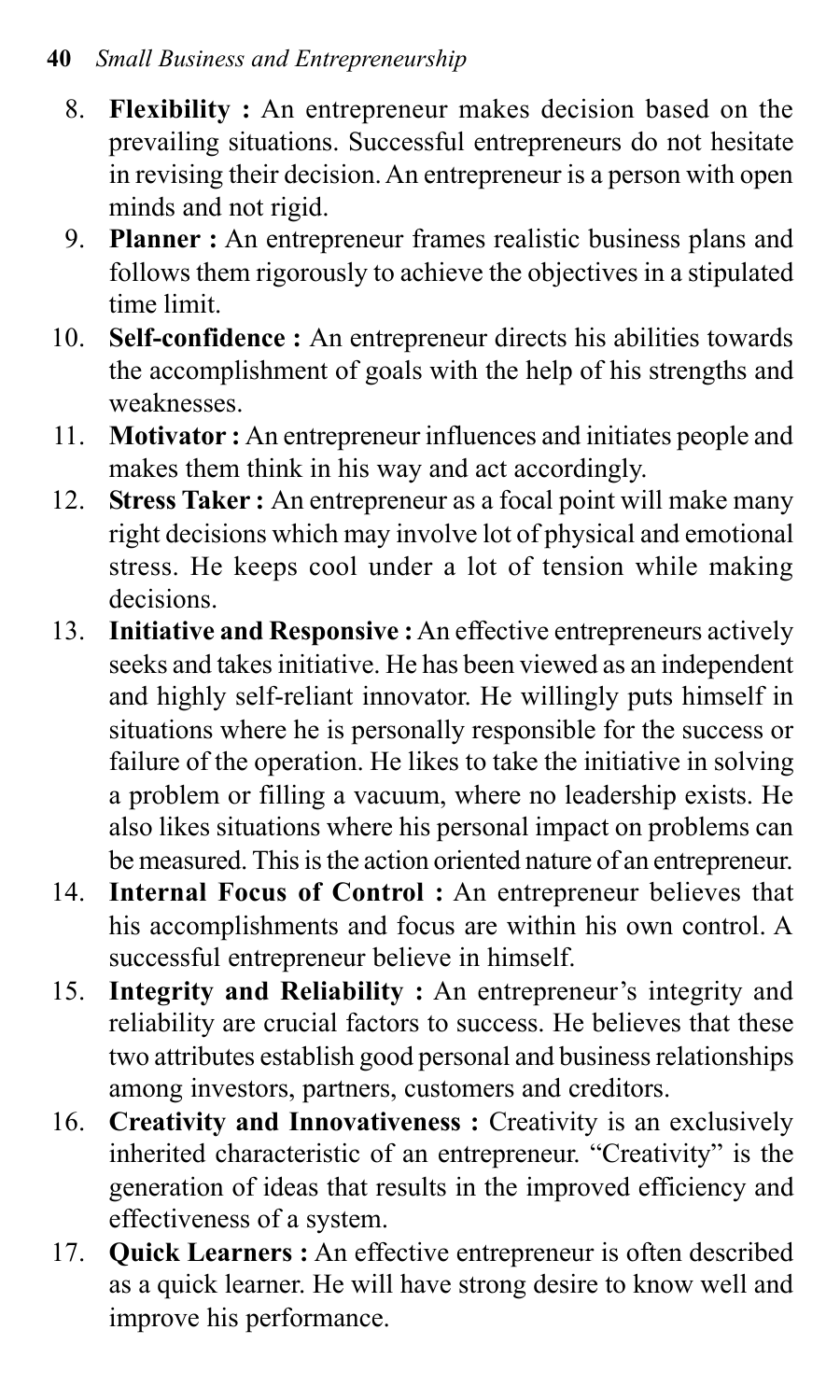- 18. **Tolerance :** A successful entrepreneur has the ability to face setbacks, surprises and stress. He is not disappointed, discouraged or depressed by a failure.
- 19. **Vision :** An entrepreneur will have a vision or foresight of what his firm should be after few years.
- 20. **Team Building :** Even though the entrepreneur desires for independence and autonomy, he prefers to build a strong entrepreneurial team for the venture's growth and development.
- 21. **High Energy Level :** A successful entrepreneur will have high level of energy to handle the extraordinary workloads and stress. He fine-tunes his energy levels by carefully monitoring his food habits, exercise, routines, etc.

## **2.9 FUNCTIONS OF AN ENTREPRENEUR**

An entrepreneur performs all the necessary functions which are essential from the point of view of management of an enterprise. The functions can be broadly classified into:

- 1. Primary functions
- 2. Other functions
- 3. Functions for developing or underdeveloped countries.

## **I. Primary Function**

The primary function of an entrepreneur is as follows:

## *1. Planning*

Planning is an indispensable function of an entrepreneur determining the objectives to be achieved and the course of action to be followed to achieve them. It is the first step in the direction of setting up of an enterprise. Following are the planning processes involved in the setting up of an enterprise.

- 1. Generation of ideas
- 2. Scanning the ideas generated.
- 3. Determination of form of organisation (i.e., sole trading, partnership or company)
- 4. Capital requirement
- 5. Selection of capital resources.
- 6. Selection of location.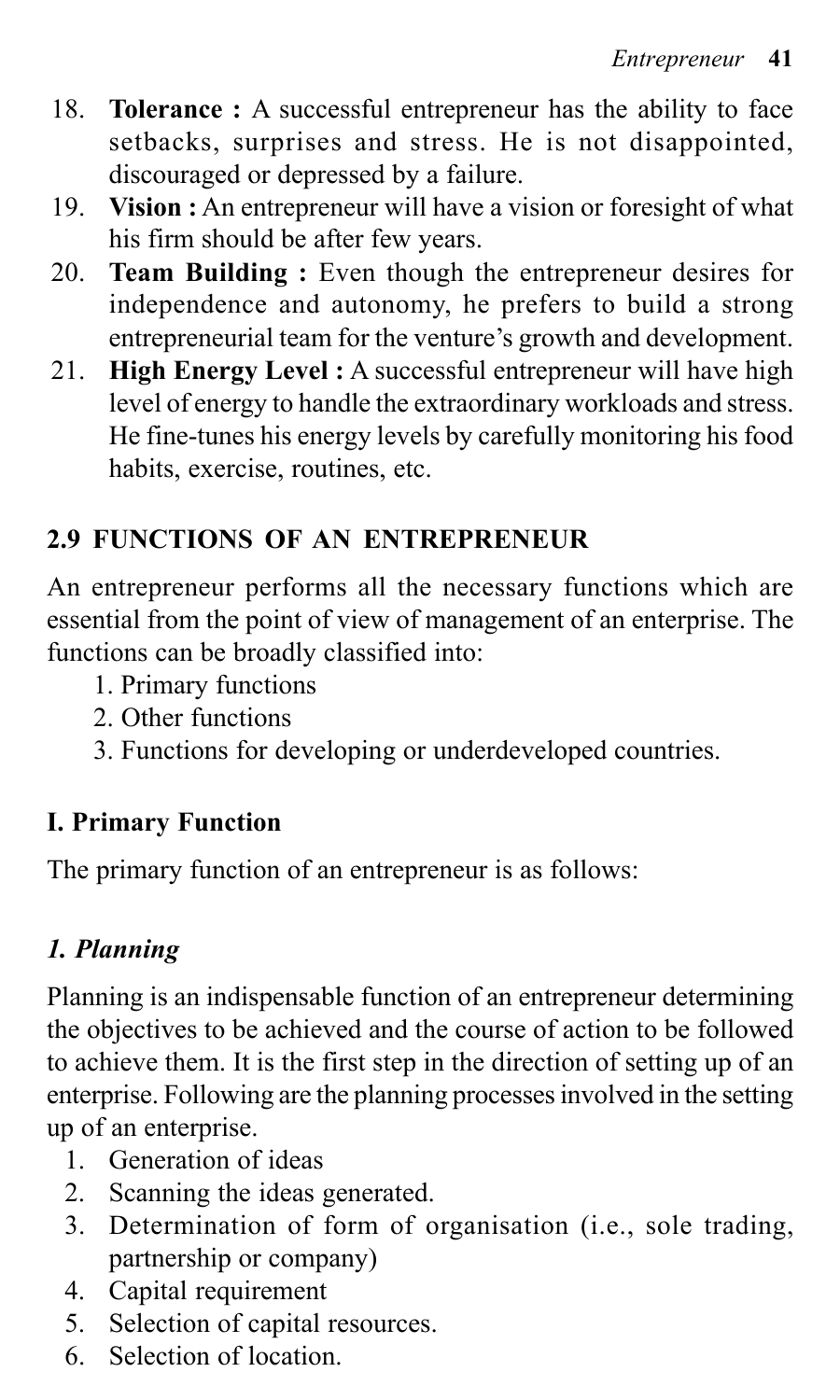#### **42** *Small Business and Entrepreneurship*

- 7. Selection of product or product line.
- 8. Study of labour force availability
- 9. Analysis of market and adoption of suitable marketing strategy.
- 10. Study of Government regulations, rules and policies of both centre and state.
- 11. Fulfilling the requirements of Government rules and regulations.

## **2. Organizing**

Organizing involves identification and grouping two activities to be performed. Organizing can be viewed as a bridge connecting the conceptual ideas developed in creating and planning to the specific means for accomplishing these ideas. Therefore, an entrepreneur organizes the basic requirements like land, labour and capital during the promotion stage and at the performance stage. It all depends on the organisational network employed and monitored by the entrepreneur.

## **3. Decision Making**

According to Aruther H. Cole an entrepreneur has to take the following decisions:

- 1. Decision on objectives of the enterprise.
- 2. Decision on procurement of machinery, materials men, money and market.
- 3. Decision on marketing strategy for the product.
- 4. Decision on public relations with public authorities and society at large.

## **4. Management**

Management refers to managing the venture at the beginning and also managing the day-to-day operations. For example, managing, raw material, labour, machinery, money, etc.

## **5. Innovation**

Innovation is an exclusively inherited characteristic of an entrepreneur. According to Schumpeter, innovation may occur in any one of the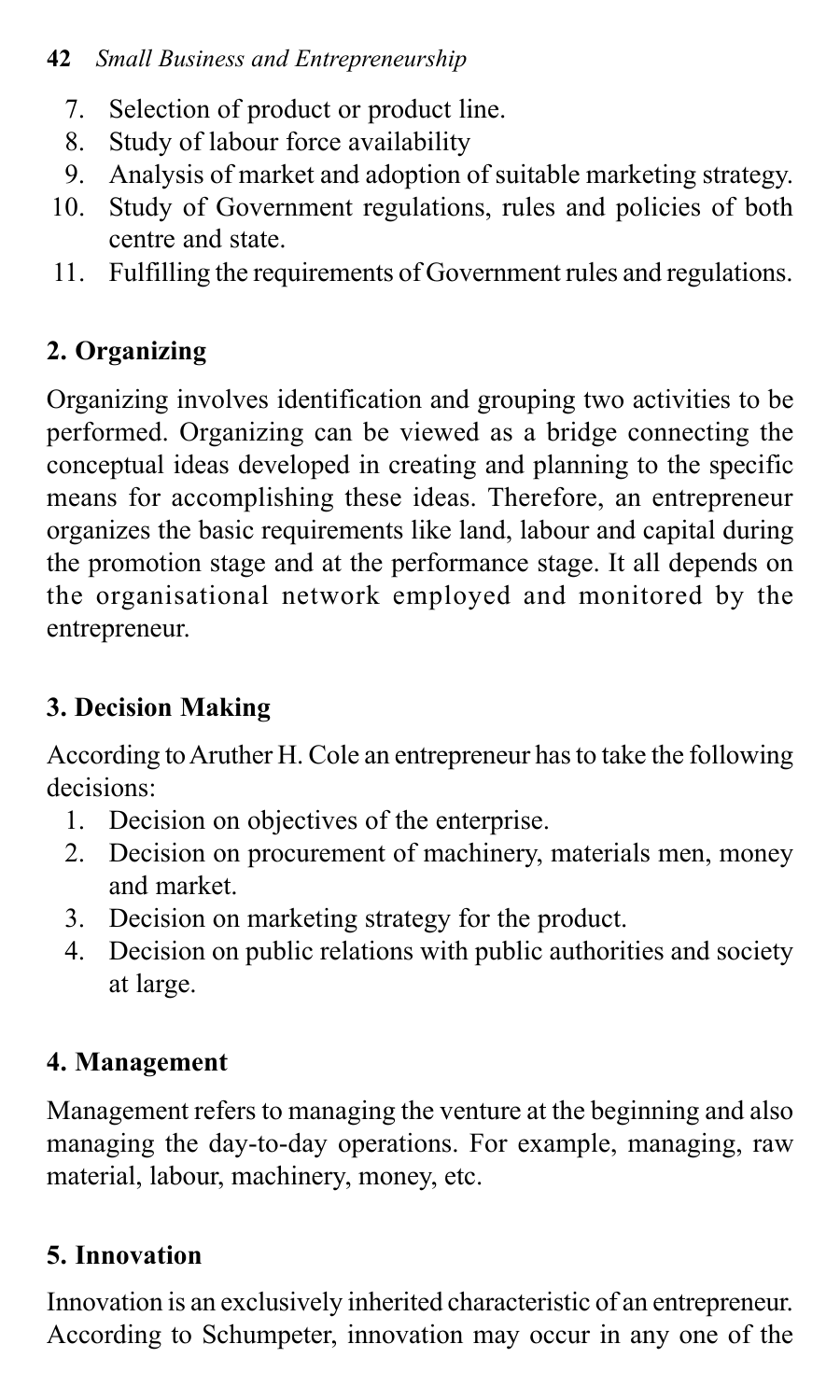following forms.

- 1. Launching of a new product in the market
- 2. Introduction of a new technology in the production.
- 3. Creation of new markets.
- 4. Discovery of new and better source of raw material.
- 5. Creation of monopoly or breaking up monopoly.

## **6. Risk Taking**

The entrepreneur takes calculated chances in creating and running a venture.

## **II. Other Functions**

Besides the above mentioned functions, the entrepreneur has to perform many other activities at the later stage. They are as follows:

- 1. Diversification of production.
- 2. Expansion of the enterprise.
- 3. Maintaining cordial employer-employee relations.
- 4. Tackling of labour problems.
- 5. Coordination with outside agencies.

## **III. Functions for Developing or Underdeveloped Countries**

The functions of an entrepreneur with reference to underdeveloped countries has been provided by Kilby is as follows:

- 1. Management of scarce resources.
- 2. Dealing with public bureaucracy (concession, licences, taxes).
- 3. Acquiring and overseeing assembly of the factory.
- 4. Industrial designing and engineering.
- 5. Marketing of product and responding to competition.
- 6. Perception of market opportunities (novel or initiatives).
- 7. Financial and production management.
- 8. Management of customers and supplies relations.

## **2.10 TYPES OF ENTREPRENEURS**

Following is the classification of entrepreneurs on the basis of personal and other considerations: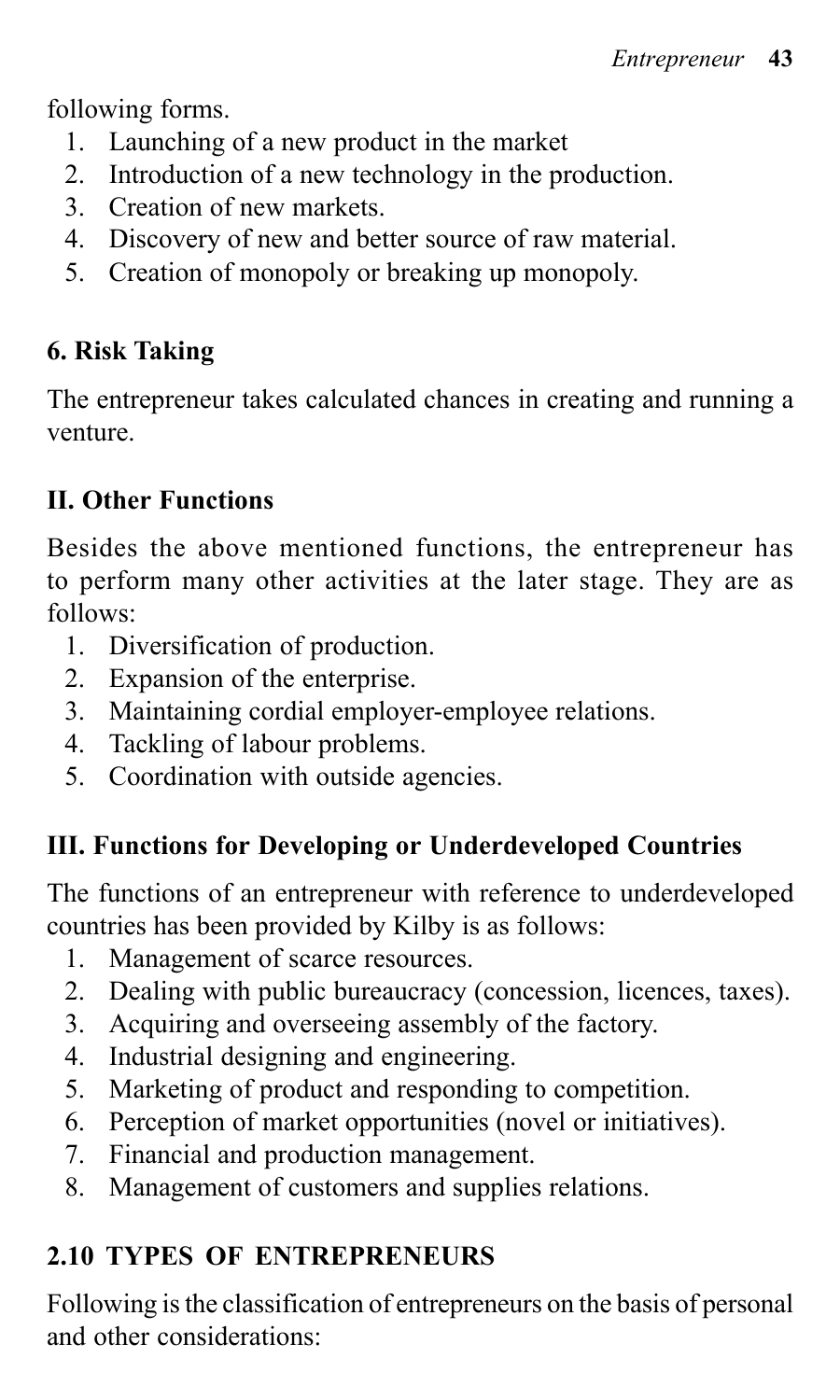

*Fig. 2.2. Types of Entrepreneurs*

#### **I. On the Basis of Personal Considerations**

#### *A. Clarence Danhof Classification*

Clarence Danhof classifies entrepreneurs into four types:

- 1. *Innovative :* An innovative entrepreneur is one who assembles, synthesizes information and introduces new combination of factors of production.
- 2. *Imitative :* Imitative entrepreneur is also known as adoptive entrepreneur. He simply adopts successful innovation introduced by other innovators.
- 3. *Fabian :* The Fabian entrepreneur is timid and cautious. He imitates other innovations only if he is certain that failure to do so may damage his business.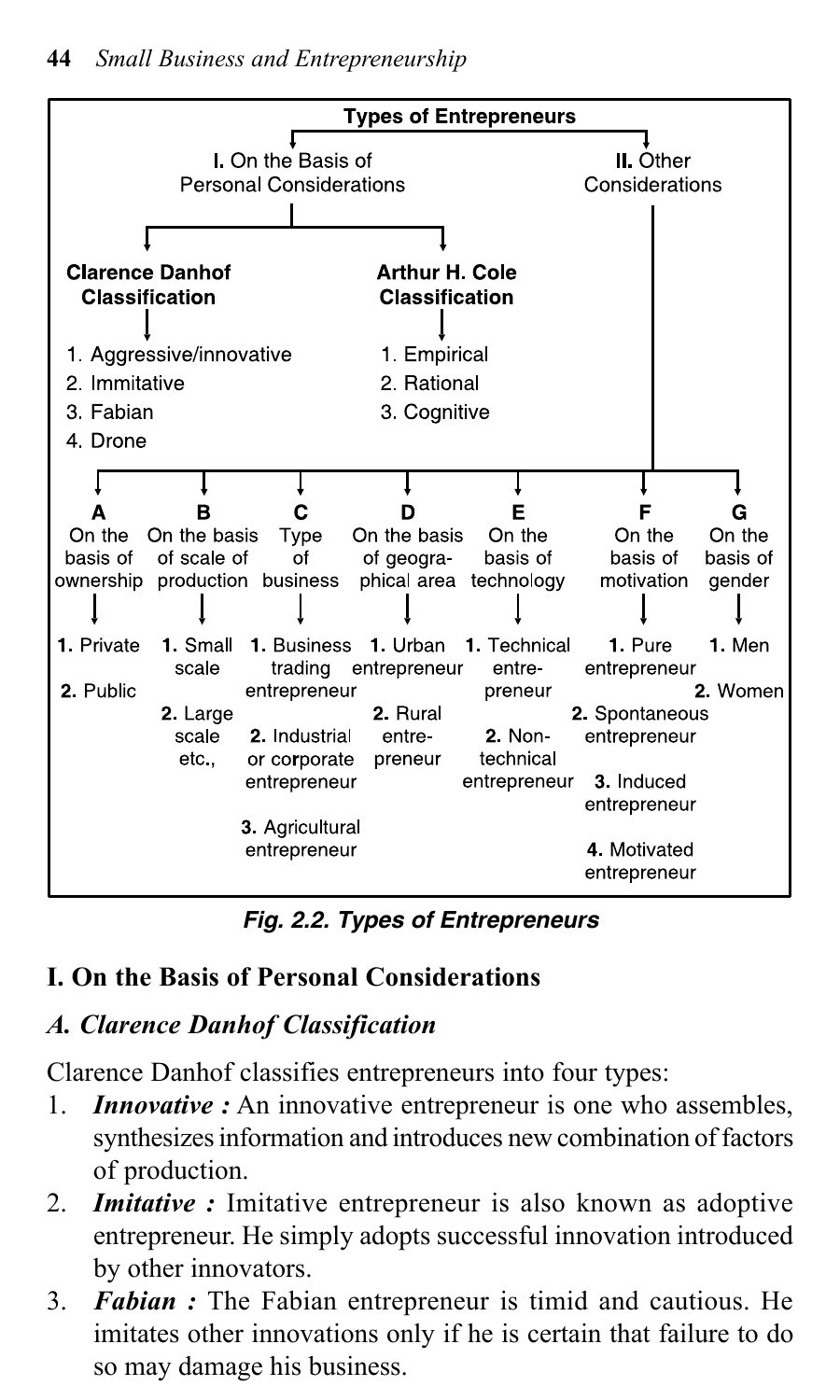4. *Drone :* His entrepreneurial activity may be restricted to just one or two innovations. He refuses to adopt changes in production even at the risk of reduces returns.

#### *B. Arthur H. Cole Classification*

Arthur H.Cole classifies entrepreneurs as

- 1. *Empirical :* He is an entrepreneur who hardly introduces anything revolutionary and follows the principle of rule of thumb.
- 2. *Rational :* The rational entrepreneur is well informed about the general economic conditions and introduces changes which look more revolutionary.
- 3. *Cognitive :* Cognitive entrepreneur is well informed, draws upon the advice and services of experts and introduces changes that reflect complete break from the existing scheme of enterprise.

#### **II. Other Considerations**

#### *A. Classification on the basis of ownership*

- 1. *Private***:** Private entrepreneur is motivated by profit and it would not enter those sectors of economy in which prospects of monetary rewards are not very bright.
- 2. *Public***:** In the underdeveloped countries Government will take the initiative to share enterprises.

#### *B. Classification Based on the Scale of Production*

- 1. *Small-scale :* This classification is specially popular in the underdeveloped countries. Small entrepreneurs does not possess the necessary talents and resources to initiate large-scale production and introduce revolutionary technological changes.
- 2. *Large-scale :* In the developed countries most entrepreneurs deal with large-scale enterprises. They possess the financial and necessary enterprise to initiate and introduce new technical changes. The result is the developed countries are able to sustain and develop a high-level of technical progress.

#### *C. Classification on the Basis of Type of Business*

1. **Trading entrepreneur :** A trading entrepreneur is one who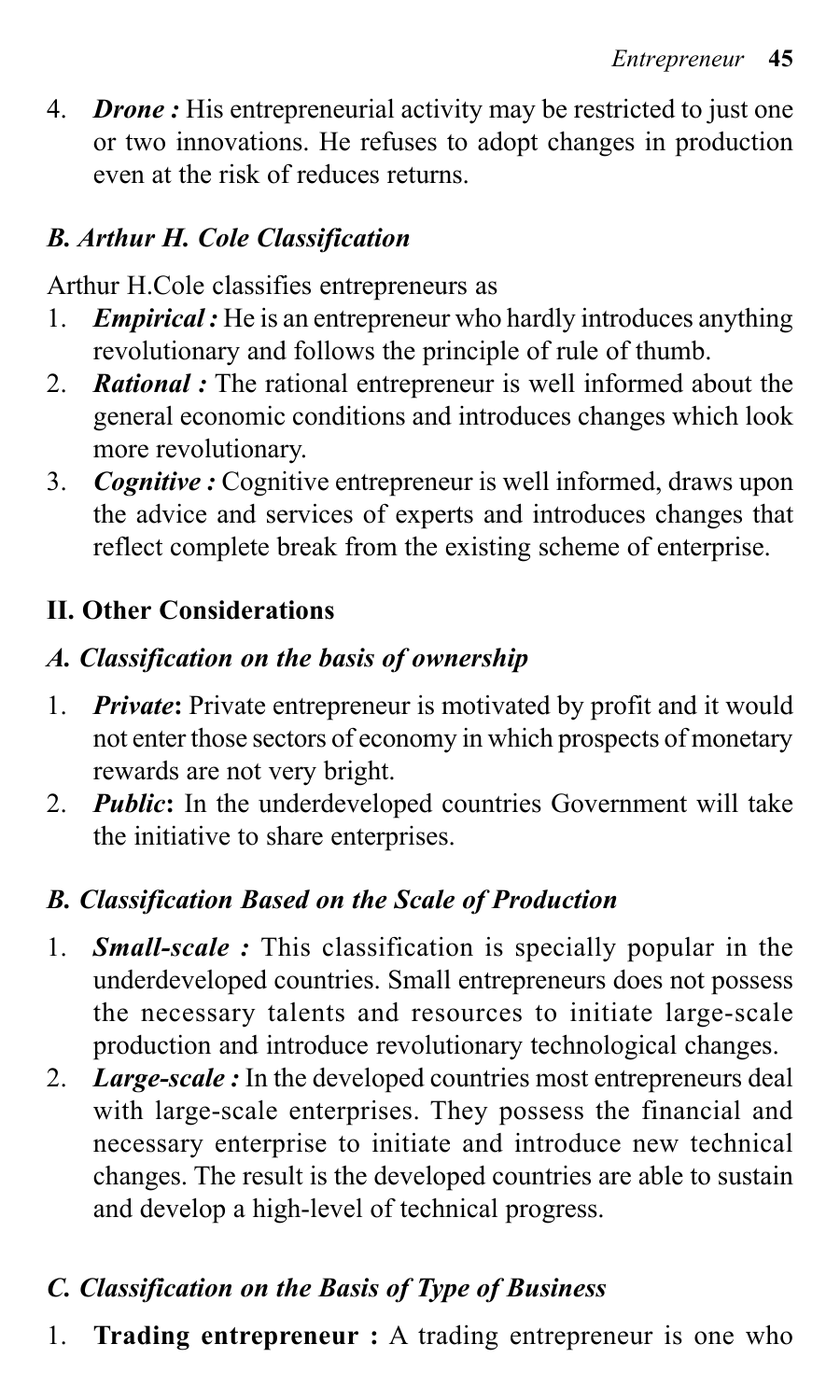undertakes buying and selling activity or trading activity in the channel of distribution process. He is not concerned with manufacturing activity. Trading entrepreneur could be a retailer, a wholeseller or a distributer.

- 2. **Industrial entrepreneur :** An industrial entrepreneur is one who undertakes manufacturing activity i.e., converting raw materials into finished goods.
- 3. **Agricultural entrepreneur :** An agricultural entrepreneur is one who undertakes agricultural activities like raising and marketing of agricultural produce and other agriculture related activities.
- 4. **Services entrepreneur :** A service entrepreneur is one who engage himself in service activities like tourism and travel, hotel, hospital, consultancy service, accounting and taxation, etc.

## *D. Classification on the Basis of Geographical Area*

- 1. **Urban entrepreneurs:** An urban entrepreneur is one who establishes his business in urban areas (i.e., in cities). He could be in trading a industrial or service entrepreneur of any age and gender.
- 2. **Rural entrepreneur:** A rural entrepreneur is one who undertakes business activity in the rural area (i.e., villages).

## *E. Classification on the Basis of Technology*

- 1. **Technical entrepreneur:** A technical entrepreneur is one who has technical knowledge or expertise, craftsmanship, technical know-how, and who can develop a new or improved quality product. Example: Automobile production, biotechnology products, and so on.
- 2. **Non-technical Entrepreneur:** A non-technical entrepreneur is one who is not specialized in technical aspects of the product. He is concerned with other business activities like marketing and distribution.

## *F. Classification on the Basis of Motivation*

**1. Pure Entrepreneurs:** A pure entrepreneur is one who undertakes an entrepreneurial activity for his personal satisfaction and status to gain economic rewards.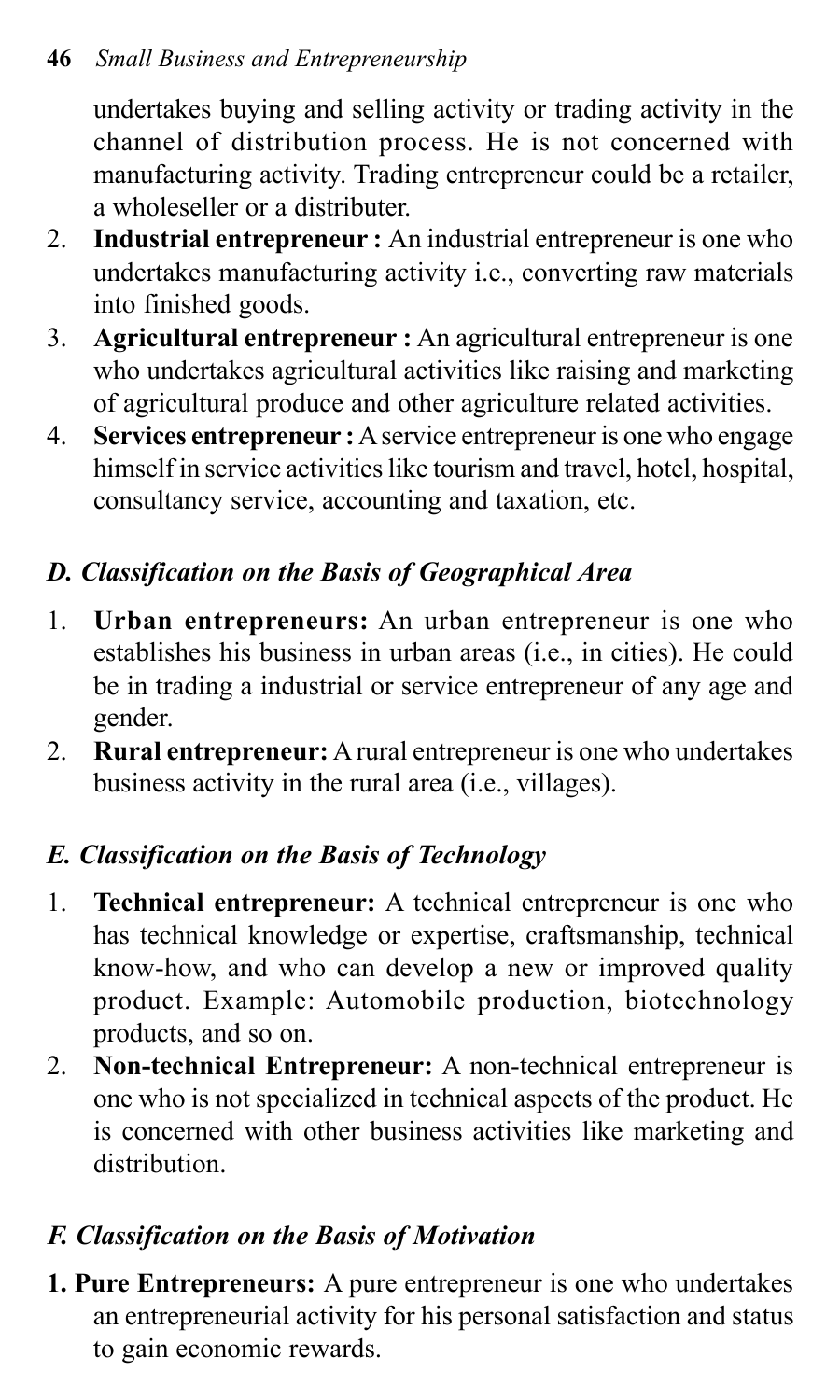- 2. **Spontaneous Entrepreneur :** A entrepreneur who establishes the business out of his natural talent with strong conviction and confidence in their ability.
- 3. **Induced Entrepreneur :** Entrepreneur who starts an enterprise to avail some benefits from the government, like financial, nonfinancial and technical assistance and concessions.
- 4. **Motivated Entrepreneur :** Motivated entrepreneur is one who is motivated through an entrepreneurial motivation training. He is trained to achieve, improve self-confidence, communicate and success in business.

#### *G. Classification on the Basis of Gender*

- 1. **Men entrepreneur :** Majority of the entrepreneurs are men. They have the natural ability to start and sustain the business.
- 2. **Women entrepreneur :** An entrepreneur who initiates, organizes, and operates a business entrepreneur as a woman. Woman takes the lead and organizes the business or industry and provides employment to others.

#### **2.11 WOMEN ENTREPRENEURS**

#### **Introduction**

Women entrepreneurship in India is still at nascent stage. Women are often heavily discriminated against in many countries including India. In some situations this may actually encourage women to start then own ventures because they may not secure employment or rise in pay and leadership within their current employment. In other situations, certain crafts may not be socially acceptable for women. There is a great struggle for equality in many countries which is usually test identified as the equal opportunity for the job skill a position and the same pay.

Education and awareness programmes have encouraged women entrepreneurs. Women have set up establishments to manufacture solar cookers in Gujarat, small foundries in Maharashtra and TV capacitors in Orissa. These are non-traditional industrial units. Women also engage themselves in the traditional sectors of embroidery, lace, toys, doll making, mat-weaving and the production of fancy-cum-utility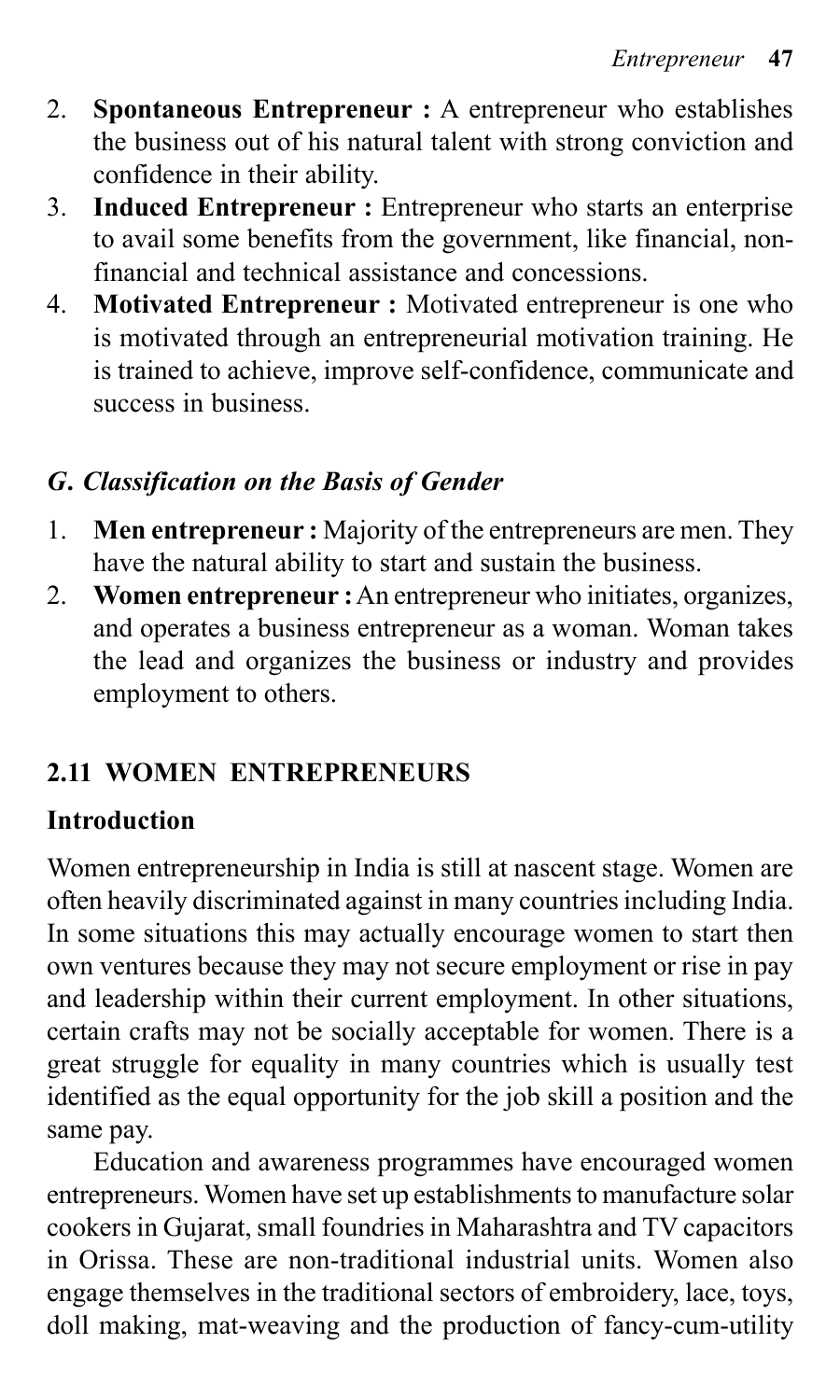They could be early drifters who end up self-employed, because of lack of suitable opportunities in the workplace. They are most likely to persist in business until they reach the success-disengage stage given their low-commitment to entrepreneurial ideals. They either choose to spend more time on family and home related activities, keeping their businesses small and stable, or opt out and join the formal workforce if that offers a better equilibrium in terms of their personal, financial, family and community related goals. Lack of resources at the start-up stage often locks them into low potential ventures and firms that would typically exhibit a low growth potential.

#### **3. Family-Driven Entrepreneurs**

For these entrepreneurs, business choices and decisions are substantially influenced by family considerations. Business comes after family and is run more like a hobby for self-fulfilment. Given a strong relational support structure, entrepreneurs in this group would typically start ventures in the 35-40 age group when work-home conflicts have tapered off. Once again, a low commitment to entrepreneurial ideals would see the enterprise being run as hobby by largely home-based women entrepreneurs and the business would rest at a successdisengage level. In certain cases, especially where the women come from family business backgrounds and if the relational support base can provide enough finance and personnel to support growth, the firm may move further up the stages of growth. However, this would depend on the synergy possible with the mainline family business, and at this stage the woman is likely to be aided substantially by others in the network.

#### **4. Financial Need/Additional lncome-Driven Entrepreneurs**

For these women, entrepreneurship is a necessity, not a choice. They could be resource-poor because they are from low income group or because they have experienced a trauma—the death of husband or a divorce, which reduces their monetary status. Given the high importance of conventionally defined gender roles in this segment, women who start their business in their middle age would carry high levels of work-home conflict through the initial subsistence and survival stages of their business. Given also their resource-poor status,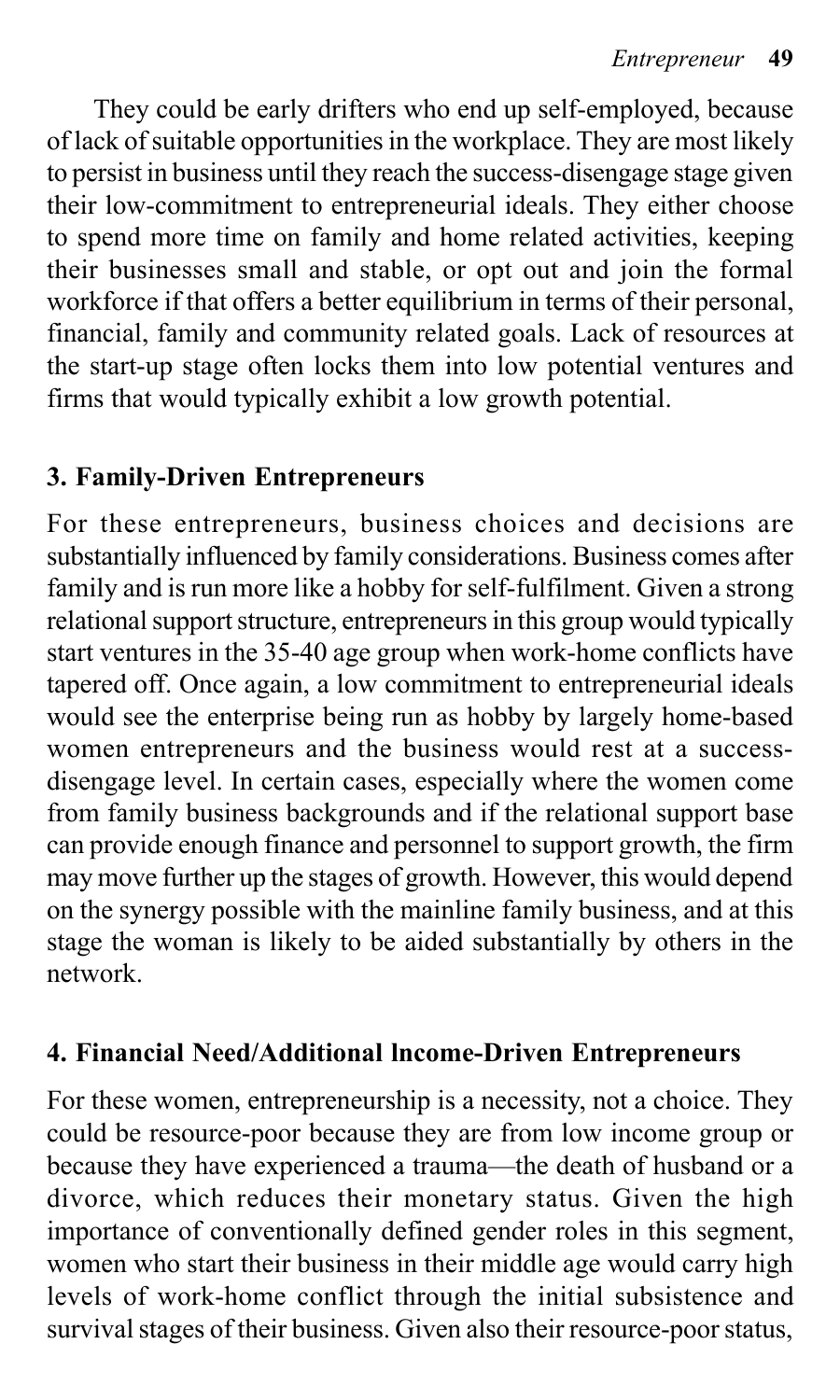low relational support base and their general unpreparedness of entrepreneurship, the likelihood of their being locked into low potential ventures would be great. Once their firms achieve success, these entrepreneurs would most likely disengage and opt for small and stable business. Their financial need levels may also make them more risk averse and these entrepreneurs would be more likely to keep the enterprise running so as to provide for their needs or at best to keep the enterprise alive until the next generation can take over.

## **2.13 DEVELOPMENT OF WOMEN ENTREPRENEURS IN INDIA**

As per the 1981 census, women constitute forty eight per cent of the total population. The women workforce constitutes only the twentyeight per cent of the female population. Out of the total number of self-employed persons women account for only five percent. The majority of the self-employed women are engaged in the unorganized sector like handicrafts, handloom, cottage industries and agriculture.

The Seventh Five-Year Plan has covered the integration of women in economic development. In this regard the plan document has suggested the following:

- 1. To consider women as specific target groups in developmental programmes.
- 2. To diversify vocational training facilities for women to suit their varied needs and skills
- 3. To encourage appropriate technologies, equipment and practices for reducing their drudgery and increasing their efficiency and productivity.
- 4. To provide marketing assistance at the state level.
- 5. To increase women's participation in decision making.

The Eighth Five-Year Plan gave due importance to the development of the small sector. The number of small-scale units were expected to increase from one and half million to two and half million during 1992 to 1997. It is estimated among the small-scale entrepreneurs, nearly nine per cent would be women. If this trend is maintained women's participation is likely to increase to twenty percent of the total small-scale sector units.

The new industrial policy has stressed the importance of entrepreneurship among women. The policy has the strategy for the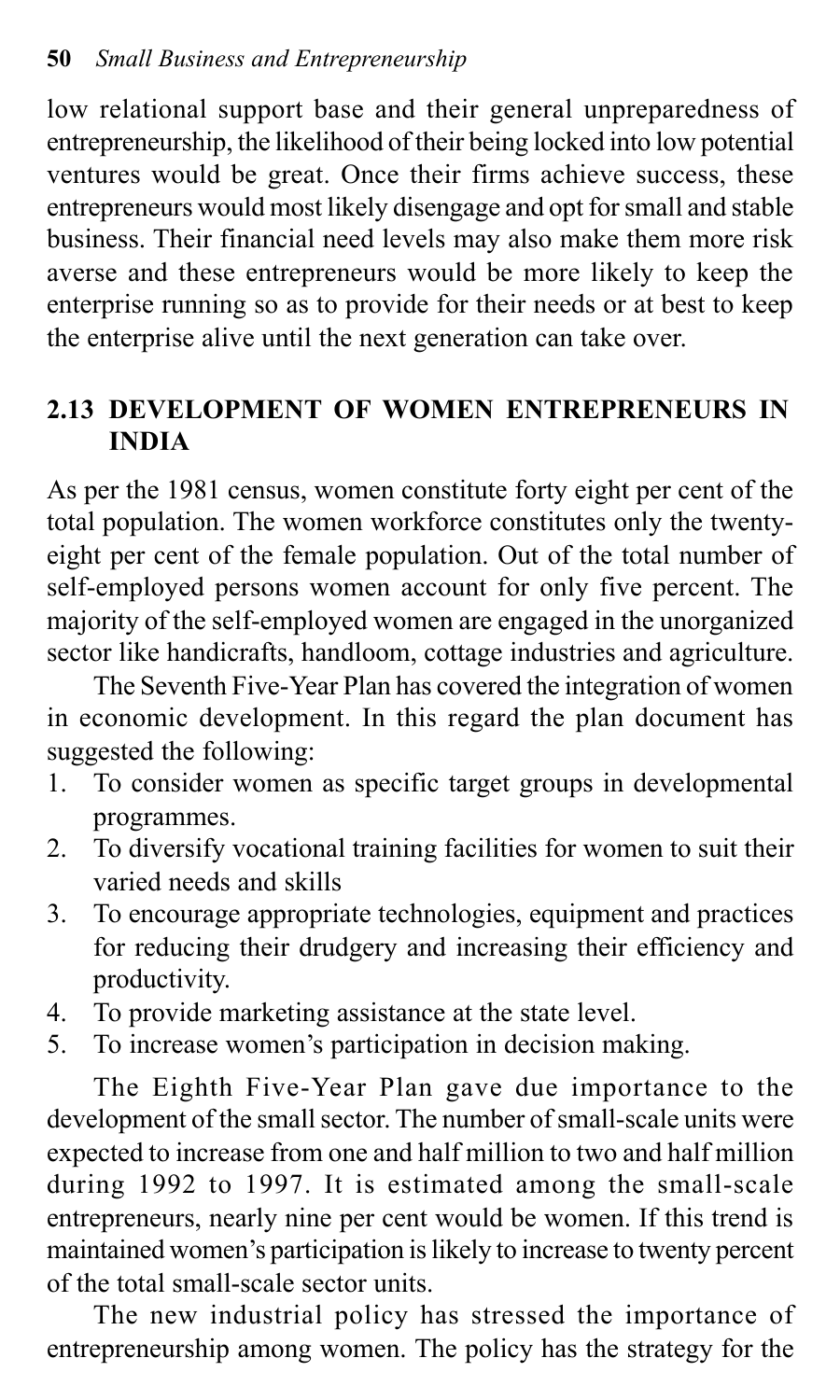holistic development of women. This will help to develop their personality and to improve their economic and social conditions. This policy has redefined "women units" as units in which they had a majority share holding arid management control.

The New Industrial Policy has also stressed the need for conducting special entrepreneurship development programmes for women with a view to develop entrepreneurship among women. The policy has given the following recommendations :

- 1. Conduct product and process-oriented courses to enable women to start small-scale industries.
- 2. The objective of small courses should be to give representation to women in the small industry for their upliftment of their economic and social states.

Thus, development of women entrepreneurship should form an integral part of socioeconomic developmental efforts.

## **2.14 PROBLEMS OF WOMEN ENTREPRENEURS**

In the man dominated society, the greatest deterrent to women entrepreneurs is that they are women. The problems faced specially by the women entrepreneurs are as follows.

#### **1. Lack of Encouragement from Financial Institutions**

Financial institutions are sometimes doubtful of women entrepreneurs' entrepreneurial abilities. The bankers consider women loaners are higher risk than men loaners.

#### **2. Lack of Financial Resources**

Women entrepreneurs suffer from inadequate financial resources both long-term and working capital. Due to negative attitude of financial institutions and male members, about the capabilities of women, they are forced to rely on their own savings and loaners from family friends. This leads to failure of enterprise due to insufficient financial resources.

#### **3. Low Mobility**

Women entrepreneurs generally face the problem to travel from one place to another for business purposes.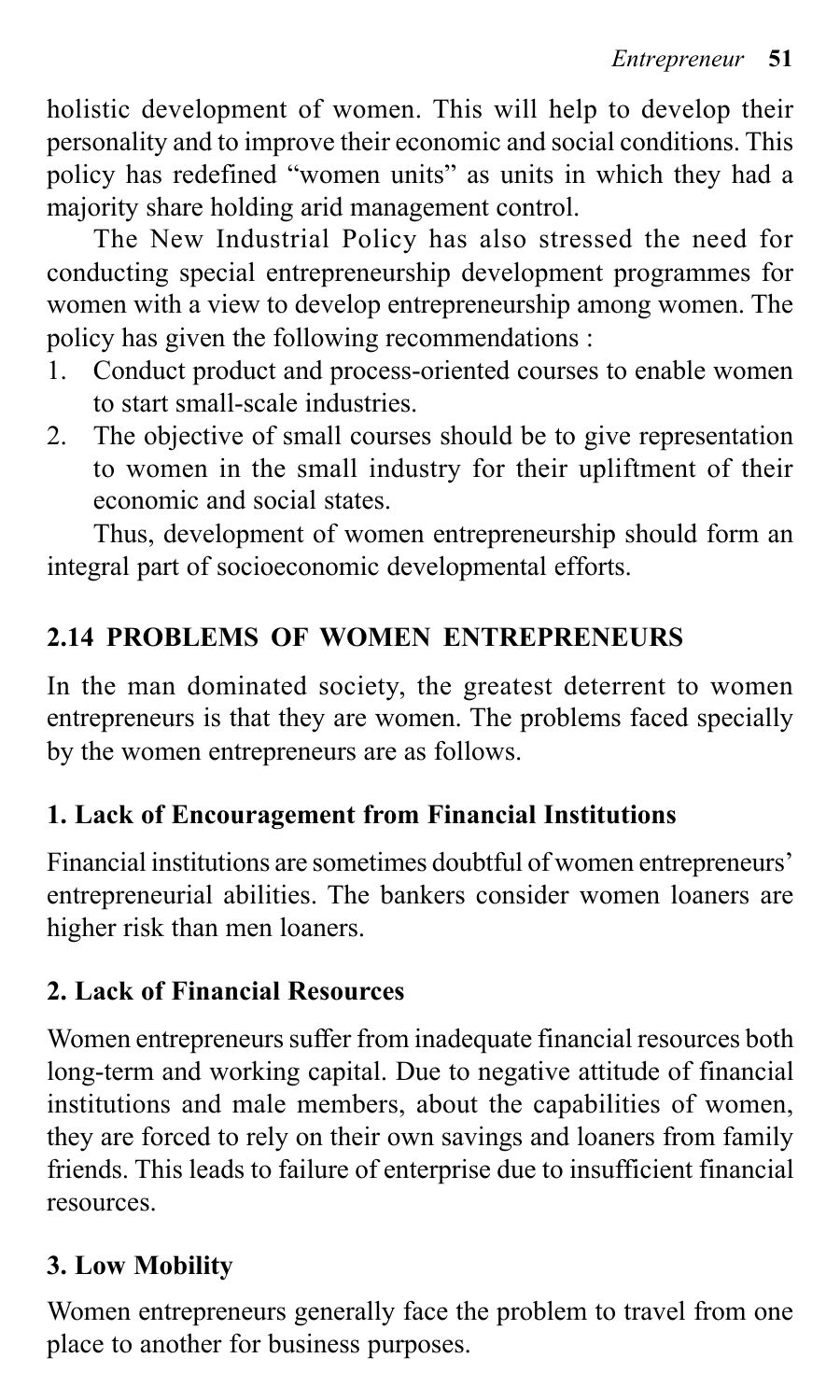#### **10. Lack of Raw Materials**

The majority of the women are engaged in the unorganized sector like handicrafts, handloom and cottage-based industries. For these sectors there is inadequate availability of raw materials.

#### **11. Stiff Competition**

Women entrepreneurs in the unorganized sector face intense competition from organized sector and male entrepreneurs in terms of quality and price of the product.

#### **12. Lack of Training**

A woman entrepreneur from middle class starts her first entrepreneurial venture in her late thirties or early forties due to her commitments towards children. Therefore, her biggest problem is the lack of sufficient business training and this weakness is all the more glaring in the case of rural entrepreneurs who are uneducated.

Thus, in addition to the above, the women entrepreneurs also face other problems faced by small-scale sector.

Due to social structure which is often culturally driven, women have different training needs when it comes to entrepreneurship and self-employment that helps to gain confidence.

#### **13. Marketing Problems**

Access to market is more difficult than access to finance. Access to market pose a very big challenge to entrepreneurs. Women entrepreneurs with adequate experience continue to face the problem of marketing their products.

#### **14. High Cost of Production**

The profitability, development and expansion depends on the cost of production.

High cost of production due to problem of material, labour, infrastructure, human resource, etc. hinders the efficiency, development and expansion of an enterprise. Women entrepreneurs also face the same problem.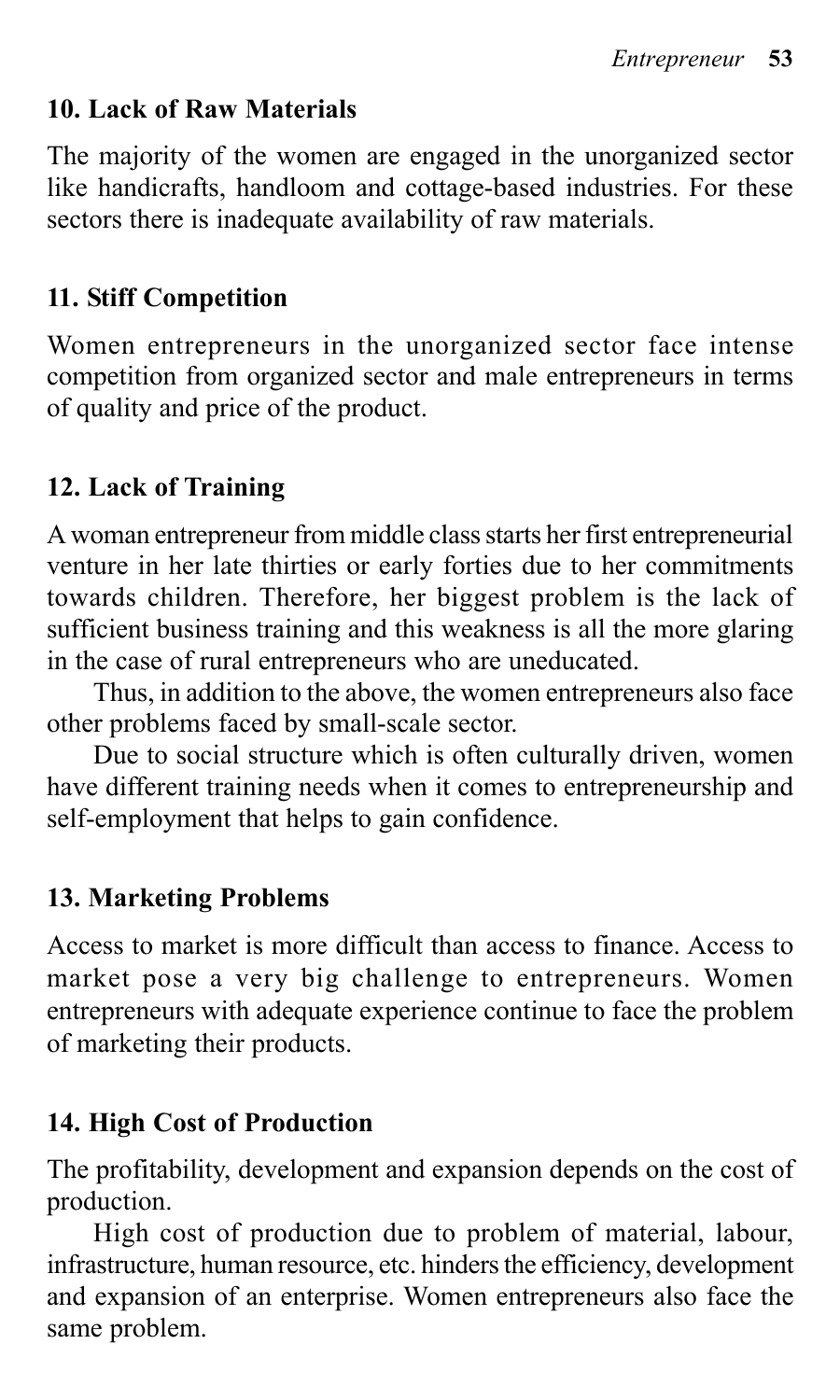## **15. Lack of Information**

Women entrepreneurs sometimes are not aware of technological developments and other information on subsidies and concessions available to them in respect of getting loan or getting industrial sheds, or raw materials, etc.

## **16. Lack of Self-confidence**

The element of risk is very high in business. The women entrepreneurs hesitate to take risk. The risk bearing ability is comparatively lower than men.

## **2.15 PROMOTION OF WOMEN ENTREPRENEURS**

The future of small-scale industry depends very much on the entry of women and their participation. So, promotion of women entrepreneurs should become an integral part for the women development as well as economic growth.

## **Steps for Promotion**

Following steps to be taken to promote women entrepreneurs in India.

- 1. An environment should be prepared to enable their participation.
- 2. Women should be motivated to come out of their traditional occupation for accepting more challenging and economic activities.
- 3. Funding agencies to be sympathetic towards women entrepreneurs.
- 4. Banks and other financial institutions must provide credit to women entrepreneurs on both priority basis and concessional terms.
- 5. Simplify the procedure of licensing and Government regulations to start a new business enterprise for women entrepreneurs.
- 6. Motivate new women entrepreneurs into this field through audiovisual media.
- 7. The promotional and regulatory agencies should also be motivated to be considerate, understanding and helpful towards women entrepreneurs.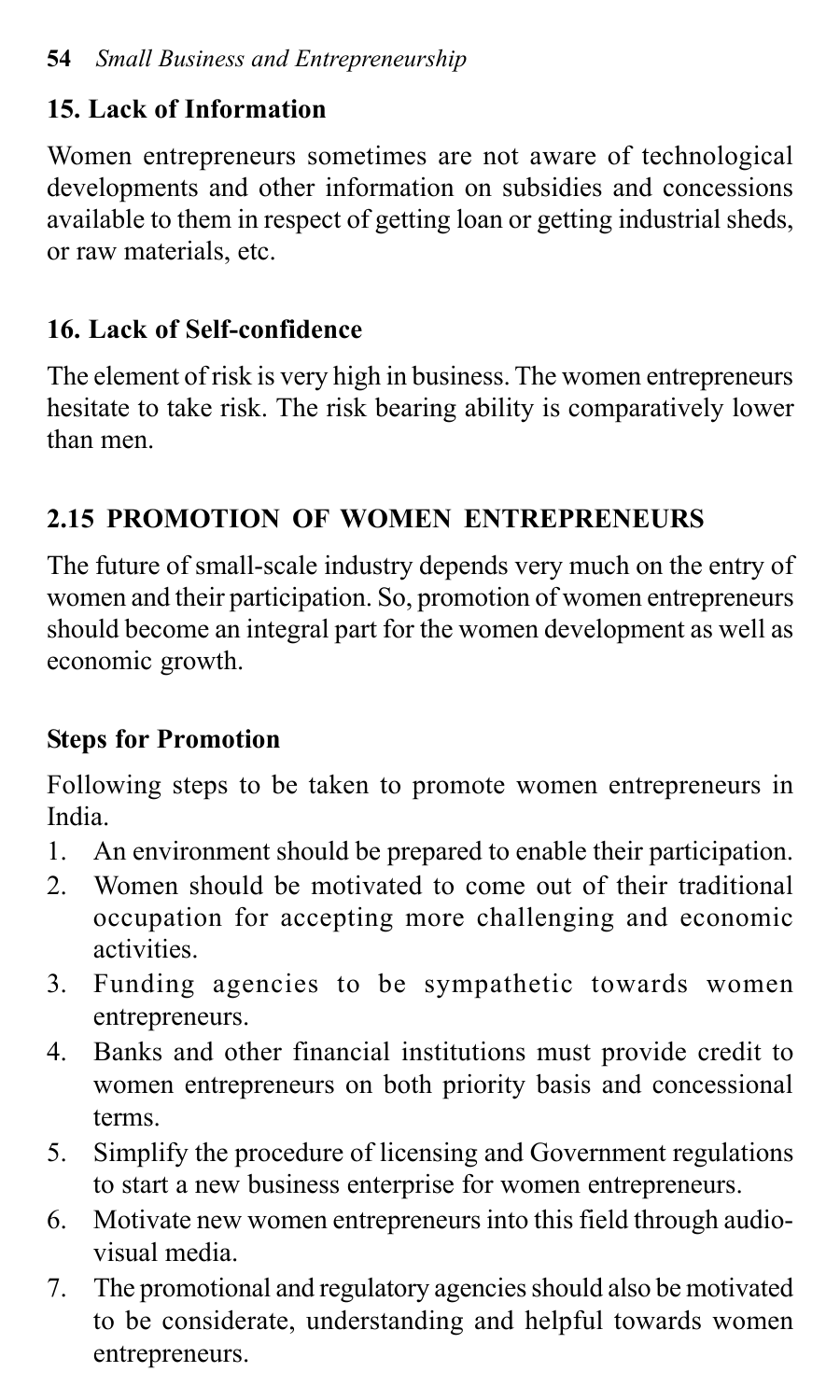## **2.17 AN ENTREPRENEUR AND AN INTRAPRENEUR: A COMPARISON**

| <b>Point of Distinction</b> | <b>Entrepreneur</b>                                                                                                                        | Intrapreneur                                                                                                               |
|-----------------------------|--------------------------------------------------------------------------------------------------------------------------------------------|----------------------------------------------------------------------------------------------------------------------------|
| 1. Qualities                | An innovative, risk<br>taker, high achiever<br>etc.                                                                                        | Person having all the<br>qualities and characters<br>of an entrepreneur                                                    |
| 2 Goal Management           | An entrepreneur<br>starts a venture by<br>setting up a new<br>enterprise for his<br>personal gratification                                 | But the main aim of a<br>intrapreneur is to render<br>his service in an<br>enterprise already set<br>up by someone         |
| 3. Status                   | An entrepreneur is<br>the owner of<br>enterprise.                                                                                          | Works for others as<br>a paid employee                                                                                     |
| 4. Risk                     | An entrepreneur<br>bears all risks and<br>uncertainty involved<br>in the enterprise.                                                       | Does not bear all the<br>risk involved in the<br>enterprise (moderate<br>risk taker)                                       |
| 5. Rewards                  | Entrepreneur for his<br>risk bearing role he<br>receives profits. It is<br>only uncertain and<br>irregular but can at<br>times be negative | Which is fixed and<br>regular income can<br>never be negative.                                                             |
| 6. Innovation               | As an innovator he is<br>called chage agent<br>who introduces<br>goods and services<br>to meet changing<br>needs of the customer.          | An intrapreneur<br>executes the plans of<br>the entrepreneur. Thus,<br>intrapreneur translates<br>the ideas into practice. |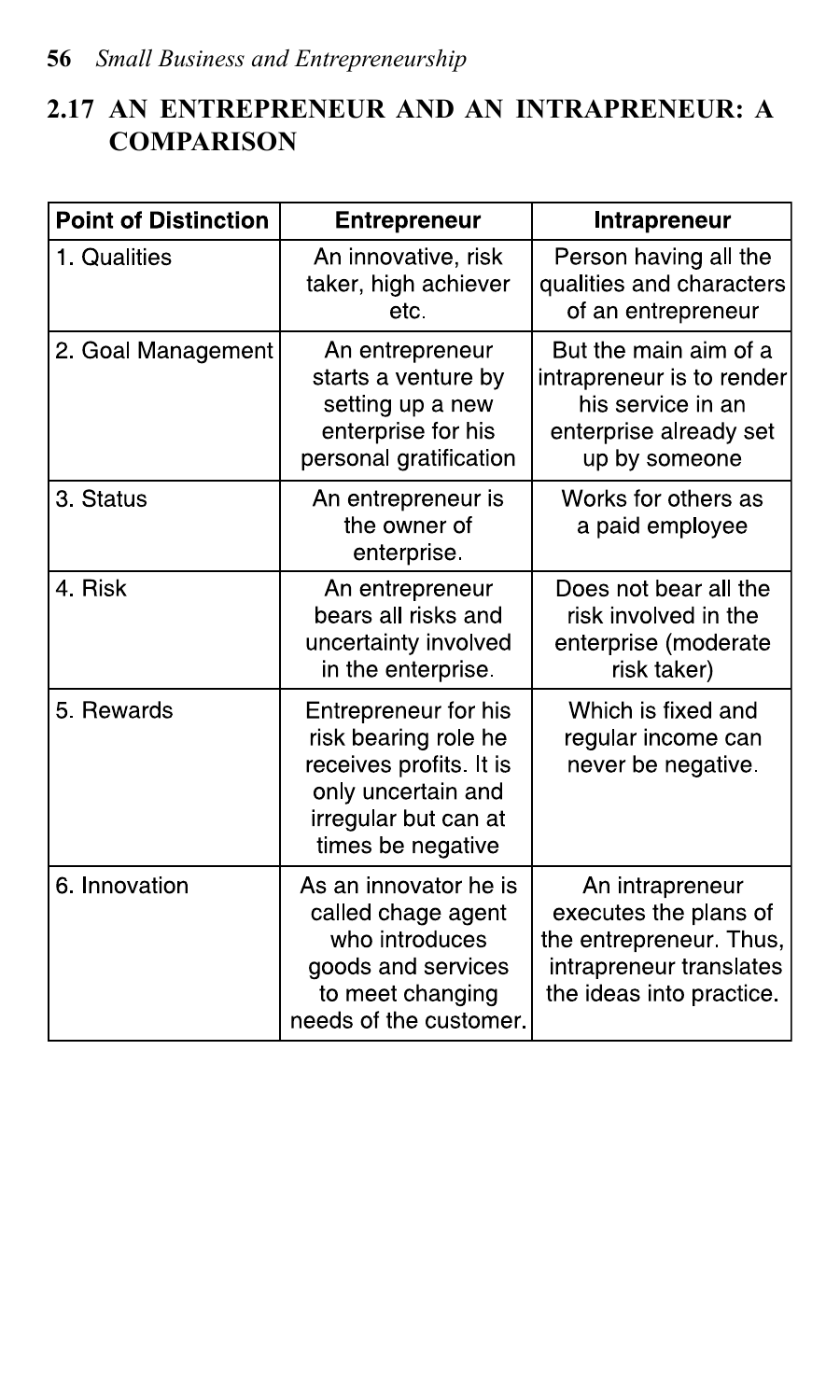After the successful execution of this project, Murthy did not take the next flight back home. He donated most of his earnings, keeping only \$ 450 with him and spent almost a year on the road from Western Europe to Eastern Europe to Kabul in Afghanistan. Kabul to Amritsar was the only route on which he took a plane before coming over to Pune in 1974 to join his mentor, Professor Krishnayya.

A little later, Murthy took up a job in Patni Computer Systems (PCS) a Mumbai-based firm, after some time he was somewhat frustrated with the work at SRI (getting the usual bureaucratic treatment of seldom implementing sincere suggestions).

At PCS he was head of the software group and it was here that he met some of his would-be founder-partners of Infosys. He quit the job and started his software service firm along with his partners. This was the firm which was to become the giant that Infosys is today. Out of his six founder-partners, three were rookies—PCS was the first job for Nandan M. Nilekani, S. Gopalakrishnan and Ashok Arora. Only K. Dinesh (NGEF, Bangalore), N.S. Raghavan (Union Carbide) and S.D. Shibulal (BEST, Mumbai) had some prior experience elsewhere. Not that all these had any money. They were all from middle class backgrounds and pooled in Rs. 10,000 capital borrowed from their better-halves. Infosys Consultants was born in July 1981 in one bedroom of a two-bedroom apartment in Pune.

The incidents surrounding the life of this unusual 'middle class' businessman do not end here. The first ten years after 1981 were quite tough for Murthy and his team. 'It tooks us one year to get a telephone; it tooks us two years to get a licence to import a computer; ... stupidity was the order of the day then'. Says Murthy. Murthy stuck it out through thick and thin. In 1990, his partners thought of selling the company. But, Murthy differed and even offered to buy his partners out. Murthy always tooks risks and it always seems to have paid off.

Look at the more recent development. Most Indian companies, throughout these 50 plus years of Independence have shown a tremendous resistance to set up shop abroad. There has always been this foreign-phobia for which there are many reasons. Most reasons do look genuine as usual. In such a milieu, Murhty did the unthinkable. If Dhirubhai Ambani went to the Indian people with his famous equity issues, Narayans Murthy went to the USA itself and listed his company on the NASDAQ National Market. Some others later, followed suit.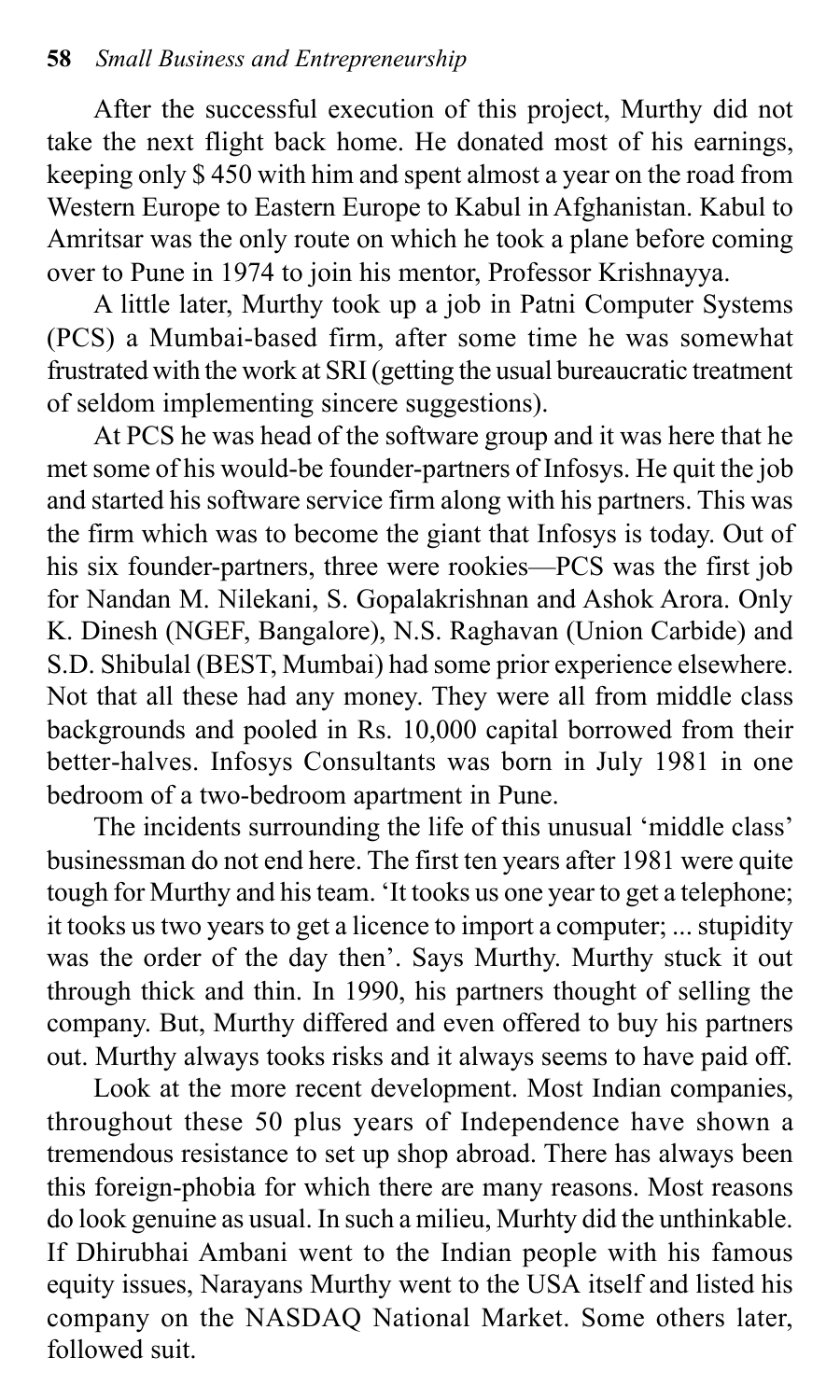#### **CASE 2**

#### **Kiran Mazumdar-Shaw**

 Kiran Mazumdar-Shaw at 47 is the Chairman and Managing Director of India's biggest biotechnology venture. The Biocon India Group. For the past 20-odd years she has been leading in the biotech industry.

Kiran was brought up in Bangalore where she studied Science with an eye on a career in medicine. When she could not procure a seat in a medical college. She studied for her bachelor's degree in biological sciences and topped the batch in Bangalore University.

Accomplishing the most unusual is another of her characteristic. Kiran completed a postgraduate course in brewery technology from Australia and became a brew master. During her search for a job, she stumbled upon the opportunity to start an enzyme manufacturing unit for an Irish company. The 'explorer' within her took charge and she did all that she could to excel in the business. The results are there for all of us to see the Biocon group of industries that started in a garage is today the largest biotech company in India. It is not the size that matters in this case. There may be so many other soap, toiletries and cosmetics companies that are much bigger. It is the leadership of Biocon Group in the new and very promising area of biotechnology that is extremely significant. It has the potential to give a totally new direction to Indian industry, economy and to the world's industry at large. This truly is creative work in setting up a steel industry in India, Kiran Mazumdar-Shaw's contribution to Indian industry is similarly heroic.

Kiran has chosen to do business in virgin field, leading the biotech revolution in India from the forefront. Until recently and the dawn of the new millennium, very few in India and even in the world were aware of the potential of biotechnology. It was like a dark tunnel. However, Kiran recognized the inherent potential and worked relentlessly with a dedicated band of people whom she selected and developed. Talking about the Biocon Group's achievement in terms of its growth rate, turnover, the number of scientists working for the group and its total manpower would only divert attention from her singular task of pioneering leadership in an area hitherto unexplored by Indian business.

Kiran has that ability to spot an opportunity miles away, a kind of telescopic vision. So far, it was infotech that India saw its vast potential,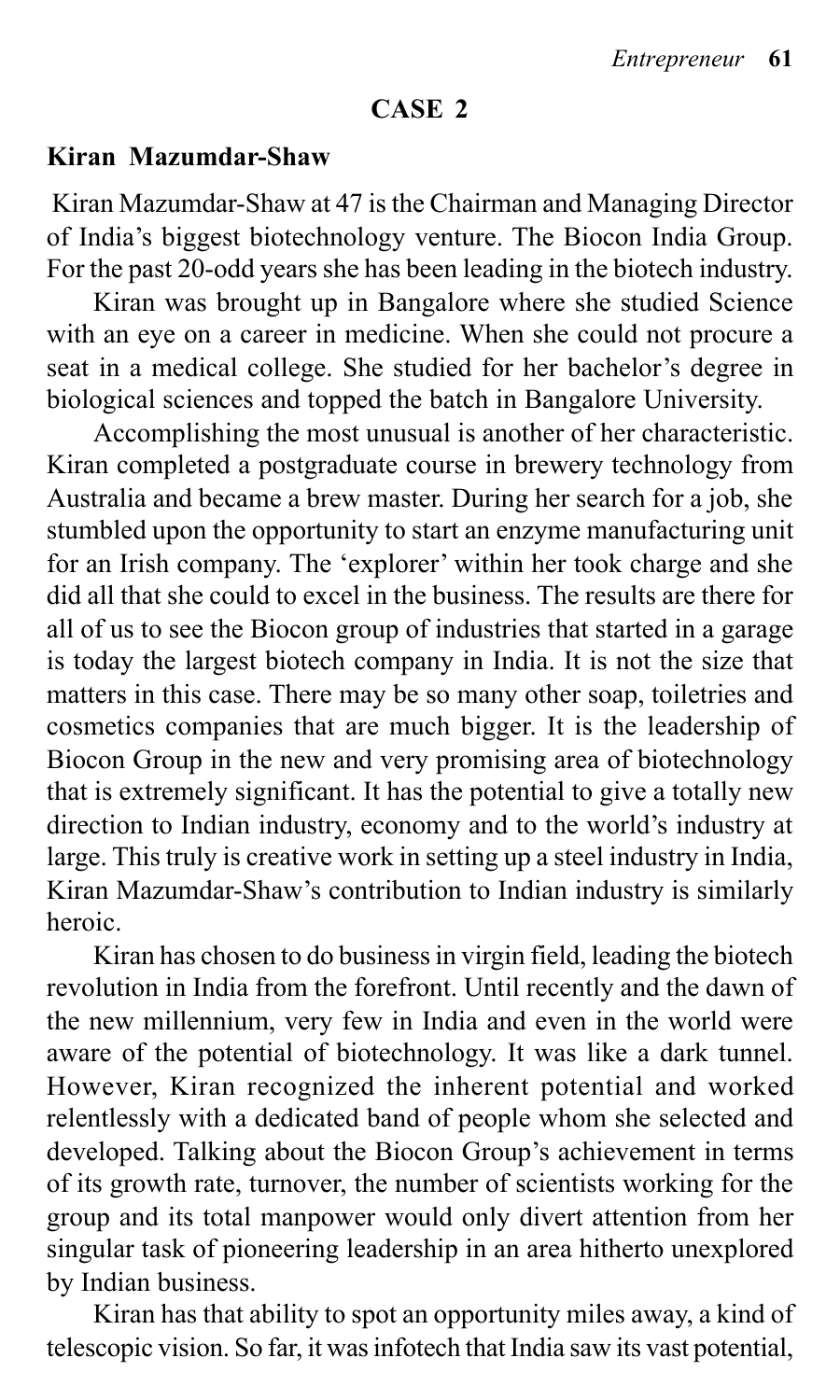now it is biotech. With the advent of the human genome project, it now appears that biotech will soon match Infotech as one of the two most promising industries in India. Much of this is now possible, thanks to the foundation laid by Kiran.

She is such an exemplary leader and has achieved such heights of success in her endeavours that to draw attention to the fact that she is a woman in a largely male-dominated business and industry may risk one speaking about things that are insignificant.

To sum it up, Kiran Mazumdar-Shaw can be rightly called a great entrepreneur of our times. A creative mind par excellence, combined with a keen organizing capacity, she has given this country an entirely new area to develop and scope to compete in the international arena. India has the capacity to produce hundreds of thousands of researchers in biology, geneticists, biochemical engineers, agricultural and food scientists and environmentalists.

Thanks to the vision and leadership of Kiran Mazumdar-Shaw, Karnataka, from where the Biocon Group operates, has now formed a Biotechnology Vision Group with Kiran as its Chairperson. There is also a Biotechnology Development Council, with Kiran as one of its members. The Council will develop norms to set up biotech companies, represent trade and interact with government departments. Kiran Mazumdar-Shaw will advise the government on policy initiatives. A Centre for Human Genetics is being set up in Bangalore with leading scientists and policymakers on its governing board. An institute of agro-biotechnology is to be set up in Dharwad. The spark set off 20 years ago by an electric Kiran has now become a fire to augment the engine of growth in India.

Yes, today if some starry-eyed entrepreneurial aspirant were to ask for heroes and role models, Kiran Mazumdar-Shaw should definitely figure at the top of the list.

## **QUESTION**

Examine the true qualities in Kiran Mazumadar-Shaw–a successful Entrepreneur.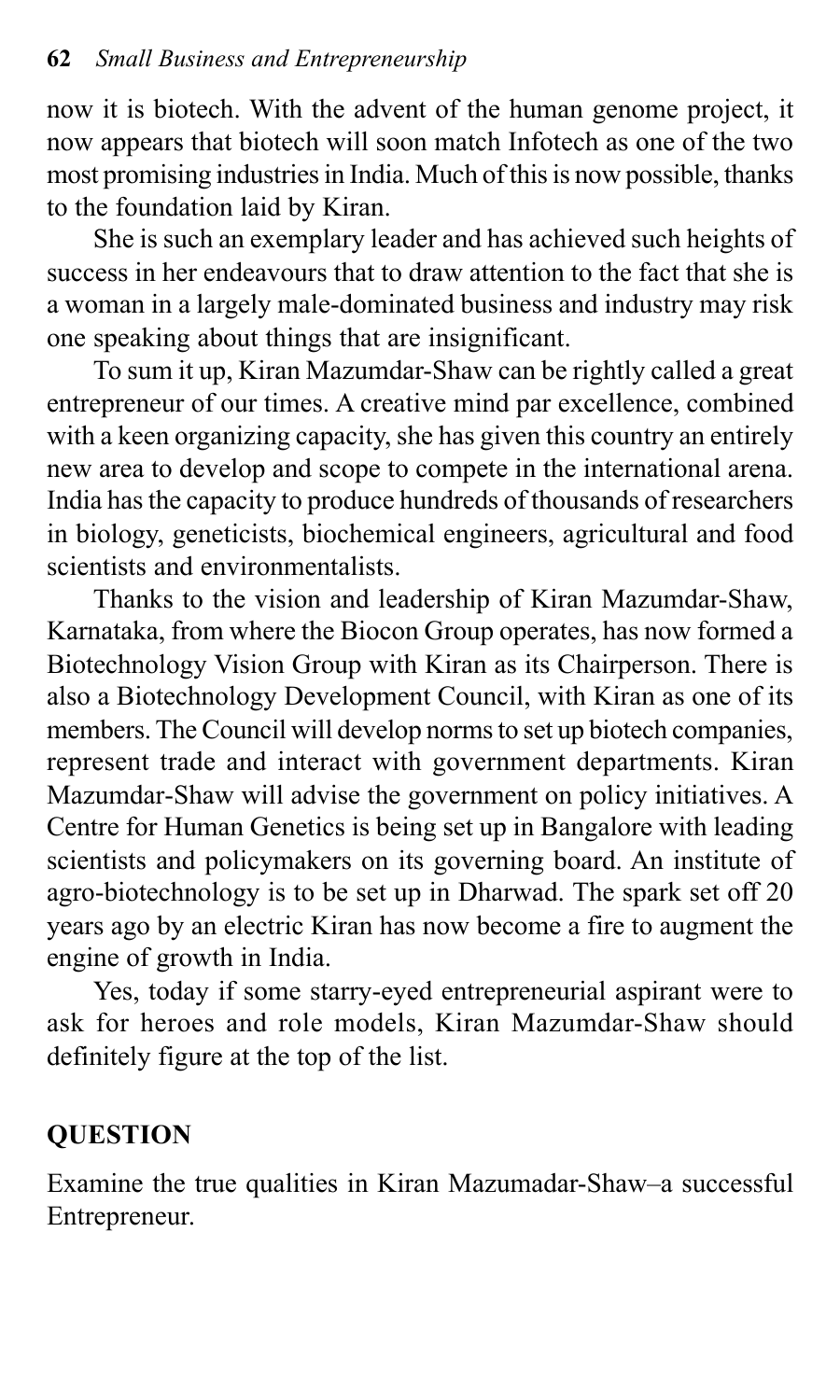one-third of the nation's marketable surplus milk. This is a tremendous achievement even in simple 'milk' terms.

Tremendous, because it directly touches the lives of more than 10 million Indians everyday, every morning and evening. Indirectly, it would touch at least as many families, which means about 50 million Indians. The total impacts much more than this. One commodity, milk, making a difference to the lives of such a large section of our population is indeed remarkable. This population is the segment where the difference matters most, the segment of marginal farmers and that of rural women. When this is taken into consideration, Verghese Kurien's achievement has received international acclaim. The World Bank made an evaluation of operation flood and in its report published in 1998, it said, 'The overall expansion of dairy industry from the early 1970s has been comparable to the more widely recognized Green Revolution crops of wheat and rice'. Operation Flood is unusual. In that it is a single-commodity 'integrated development project'. For those landless people who already own a milch animal or who have been able to purchase one, it has been a boon. In the villages of Gujarat they now say, 'Jene ghar kalli, tene ghar roj Deewali' (one who has a black animal (a buffalo) at home, has Deewali festival celebrations in his house everyday).

Also, in collaboration with NGOs, more than 10,000 women's dairy cooperative societies have been established in India. The social impact of such societies has been dramatic since they are exclusively managed by women and empower the rural womenfolk. These have given rise to an army off self-confident and talented leaders. As women earn a higher income and achieve a financial freedom never known before and as they understand the world around them, they encourage better education for their children, ask for better healthcare and avail family planning facilities. 'If a female buffalo can have good health, why can't we'—it is a simple logical extension. The understanding of a buffalo's reproductive cycle, which is essential for AI (Artificial Insemination), provides them with a compulsory tutorial on the possibilities of family planning. Preventive vaccination of cattle has led to a greater acceptance of vaccination in mothers and children. The World Bank reports that 'with more than 6,000 women's cooperative societies and upwards of 3,00,000 active members Operation Flood provides an example of a large-scale programme redesign to address gender issues'.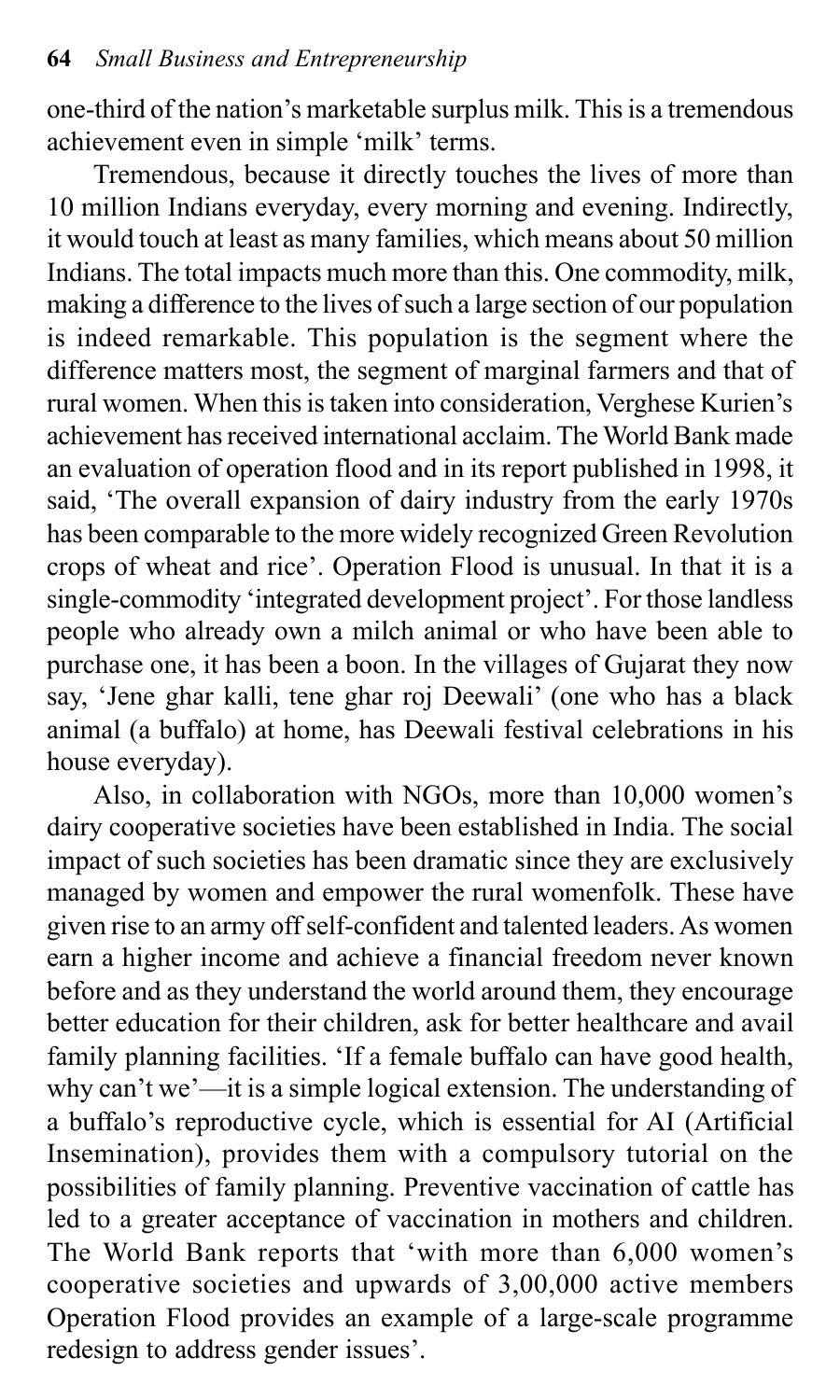Minister was impressed. A simple-looking village cooperative; but, how effective it had been in levelling caste differences !

No one would be happier than Kurien that the saplings he planted and nurtured have taken such a beautiful shape. But, he doesn't take credit for it. 'It was Tribhuvandas Patel, a freedom fighter who had been jailed many times in our struggle for Independence, a leader of men, a man of wisdom, unrelenting, stern and puritanical integrity, who made Amul, not I. I only helped him. I owe a great deal to Shri Tribhuvandas, our nation and our farmers. He was my guru, he says in all humility. 'the farmer is my boss. I have 10 million bosses. I have to satisfy them or I will be fired, he adds.

Kurien is also very quick to acknowledge that this was an accident, a happy accident, because in 1949 when he came to Anand, he got the release orders from his job at the Government Creamery in Anand, he was all set and eager to pack off to Mumbai. But Tribhuvandas Patel, the then Chairman of Kaira District Cooperatie Milk Producers' Union, a freedom fighter and an associate of Sardar Vallabhbhai Patel, with whom Kurien had developed neighbourly friendship, requested him to stay on in Anand for some more time and help him put his cooperative society's dairy equipment together. Kurien decided to stay back for a few more days, stayed there forever and the rest that happened is now history. He initially thought that he was only helping a friend set up. A small dairy, but slowly he imbibed the spirit behind the dairy and the cooperative society that his guru Tribhuvandas had started. From an engineer he bloomed into a fighter for a larger cause, the cause of poor farmer.

Despite the huge success that his projects and programmes achieved, for Kurien, the task is far from complete. Nothing for him is 'enough'. What is the definition of "enough"? he asks and adds, 'Today we produce "enough" cereals in India, we produce "enough" milk and "enough" fruits and vegetables. What it means is because 40 per cent of our population cannot afford to buy most of the commodities that they need, there is enough to go around between those who can afford to buy what is available. And that is not enough!".

It is an imperative for Kurien's programmes to be educational. His basic belief is that true development is the development of man. Kurien the educationist, it's the Founder-Chairman of the Institute of Rural Management (IRMA) and has been on he board of Indian Institutes of Management at Ahmedabad and Bangalore. He is very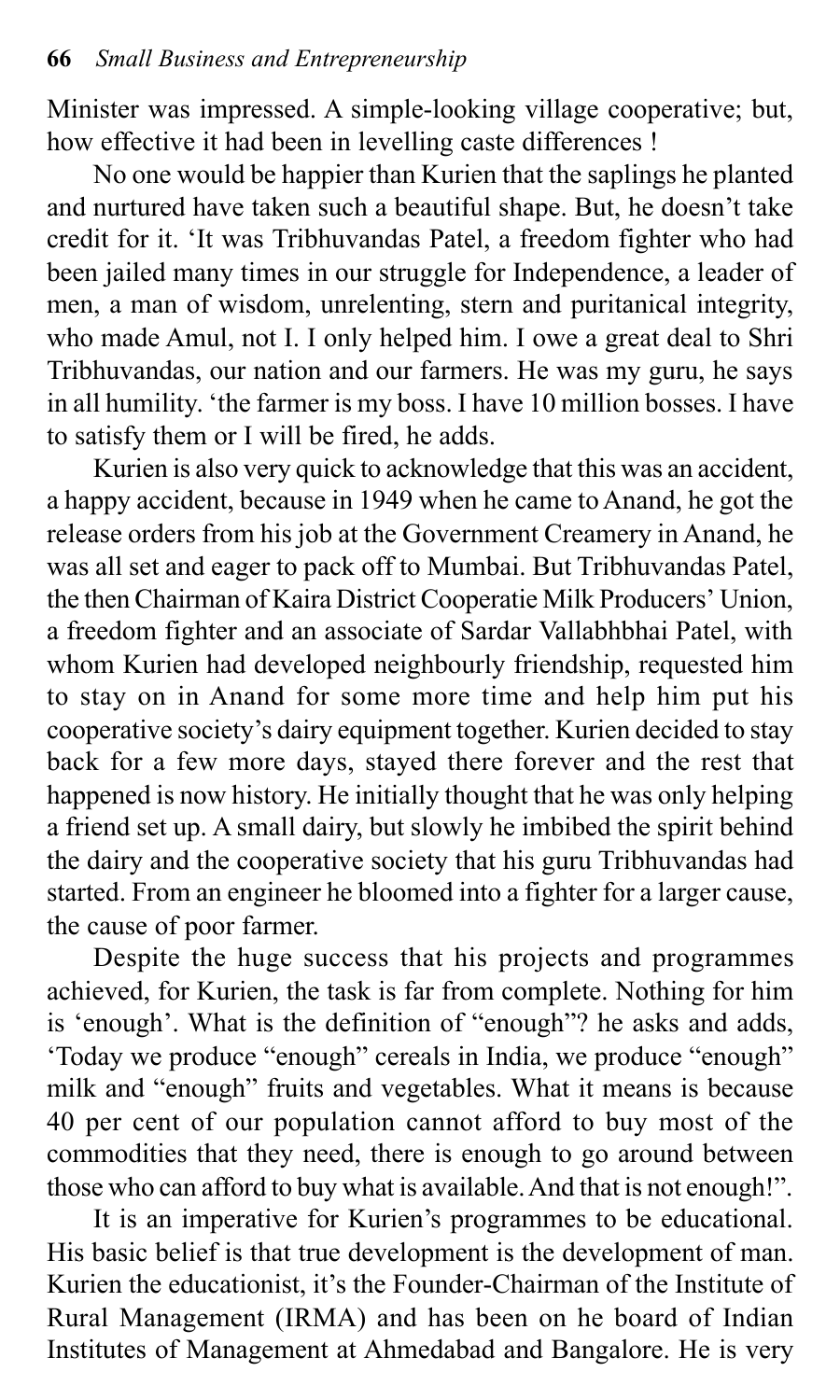fond of telling students and teachers form these premier institutions that 'the richness of life comes, not from a fat pay slip, but from placing one's talents at the service of those who genuinely need them. 'Kurien's life is in itself a book that one could learn from.

#### **QUESTIONS**

- 1. List the major entrepreneurial competency you find in Dr Verghese Kurien
- 2. Go through the case and bring out the factors making Amul a success story.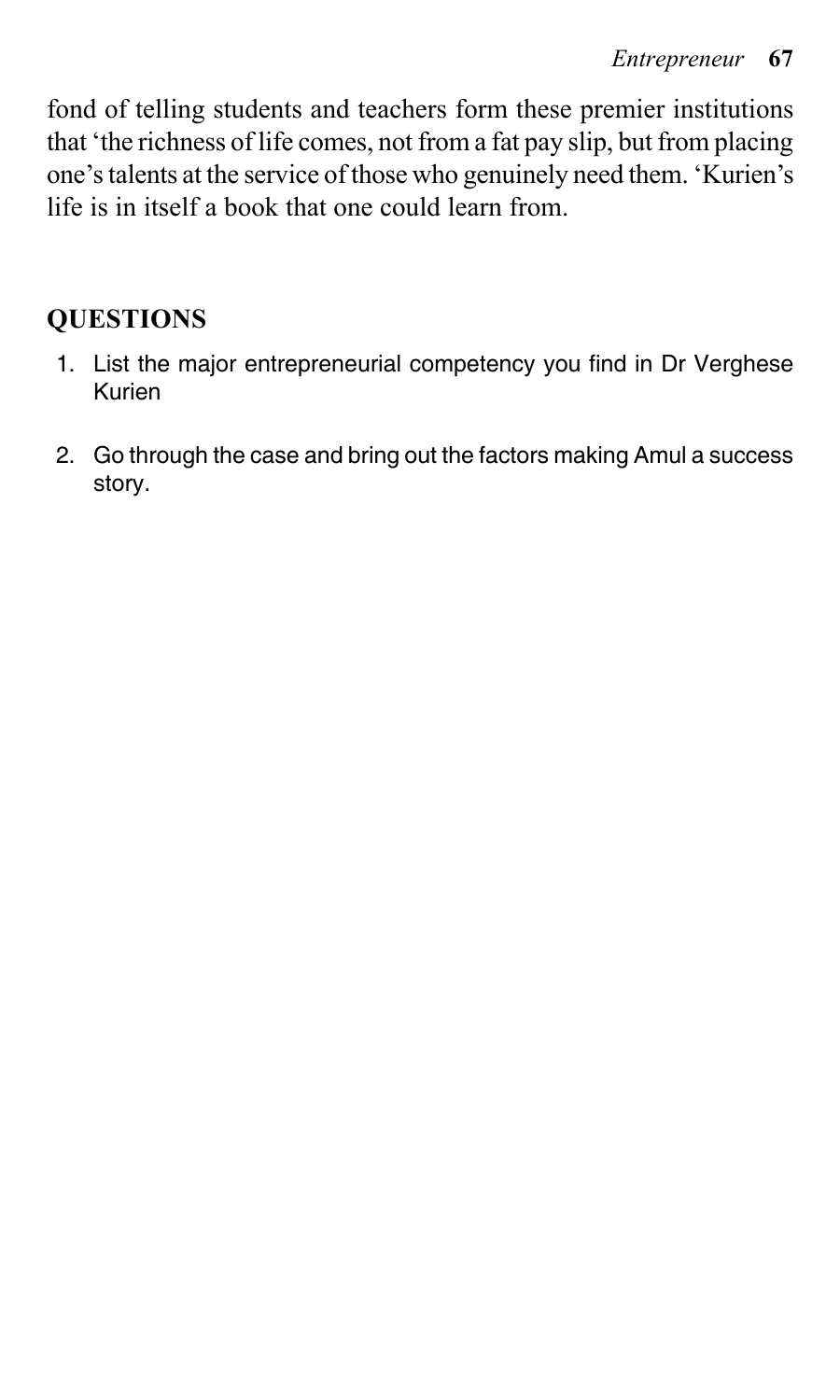computer set-ups Azim and his genre of business leaders have given India's young generation new hope and a new vision, and the 'fourth eye'. Front-stage in the band of visionary leaders who charted unknown and hostile territory, Azim is showing the route to a new world of opportunities.

There is an air of informality in the Wipro offices where every person is equally important. Unlike the traditional Indian business houses and offices in American or West European companies (where an uncomfortable tinge of superiority pervades the atmosphere) Wipro is different. A company that has 65 per cent of its revenue coming from sales to the developed world, particularly the USA, it seems to truly believe in the dignity of labour. For instance, Azim Premji's secretary appears quite friendly a lady living next-door. Azim's motto is efficiency which does not need to be proclaimed from the rooftops—it will be proved in your results. This is Wipro's fundamental belief shared by one and all in the organization.

Azim Premji and synonymously, Wipro has placed enormous faith in 'efficiency'. 'Value for money' is an important commitment from Wipro. Its promise to the customer is:

'With utmost respect to **Human values,** We promise to serve our **Customer with Integrity,** Through a variety of **Innovative, Value for Money,** products and services, By **Applying Thought,** day after day.

Value for money is the bottom line, the base of enduring success in business, which few businessmen truly understand. Constantly improve or even to maintain the same level of value for money for the customer. Azim Premji's success in any branch of business can be understood in the light of this 'mantra'. From 1966 to 1975 his main business was that of hydrogenated vegetable oil, 'vanaspati'; he made good in that line of business despite the fact that he had to face major giants such as Hindustan Lever and Godrej by applying thought. He departed from the prevalent business norms and approached the consumers directly. He did this by providing 'vanaspati' in smaller packages convenient for the consumer and by developing brand recognition. Since, he now sold directly to the retailers instead of the